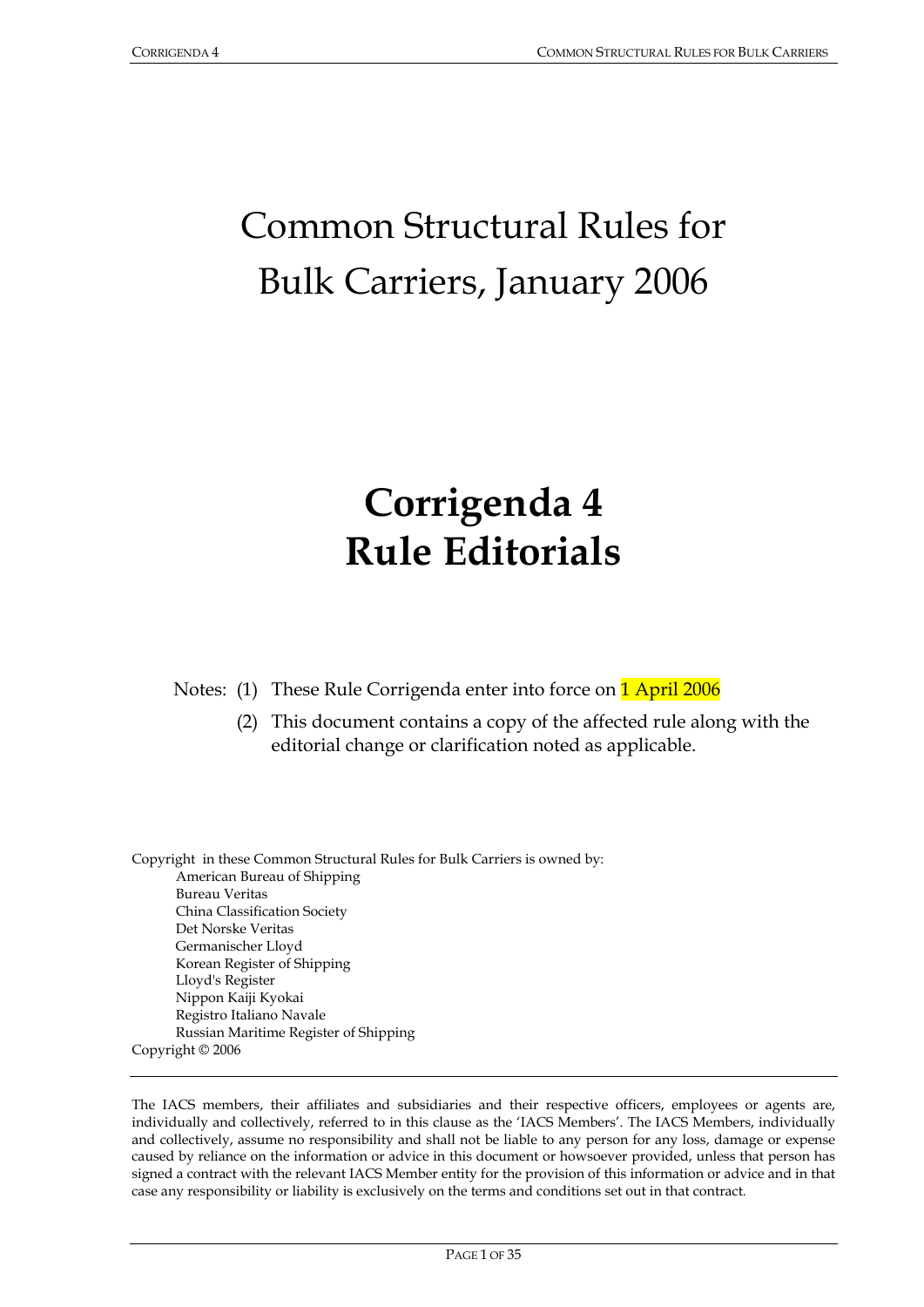## **CHAPTER 2 – GENERAL ARRANGEMENT DESIGN**

## **SECTION 1 SUBDIVISION ARRANGEMENT**

## **2. Collision bulkhead**

## **2.1 Arrangement of collision bulkhead**

## **2.1.2**

*Ref. SOLAS Ch. II-1, Part B, Reg. 11 Where any part of the ship below the waterline extends forward of the forward perpendicular, e.g. a bulbous bow, the distances, in metres, stipulated in [2.1.1] are to be measured from a point either: • at the mid-length of such extension, or*  • at a distance 1.5 per cent of the length  $L_{LL}$  of the ship forward of the forward perpendicular, or *• at a distance 3 metres forward of the forward perpendicular, , whichever gives the smallest measurement.*

*Reason for the Rule Clarification:* This editorial correction is made to be in accordance with SOLAS Ch II-1, Regulation 11.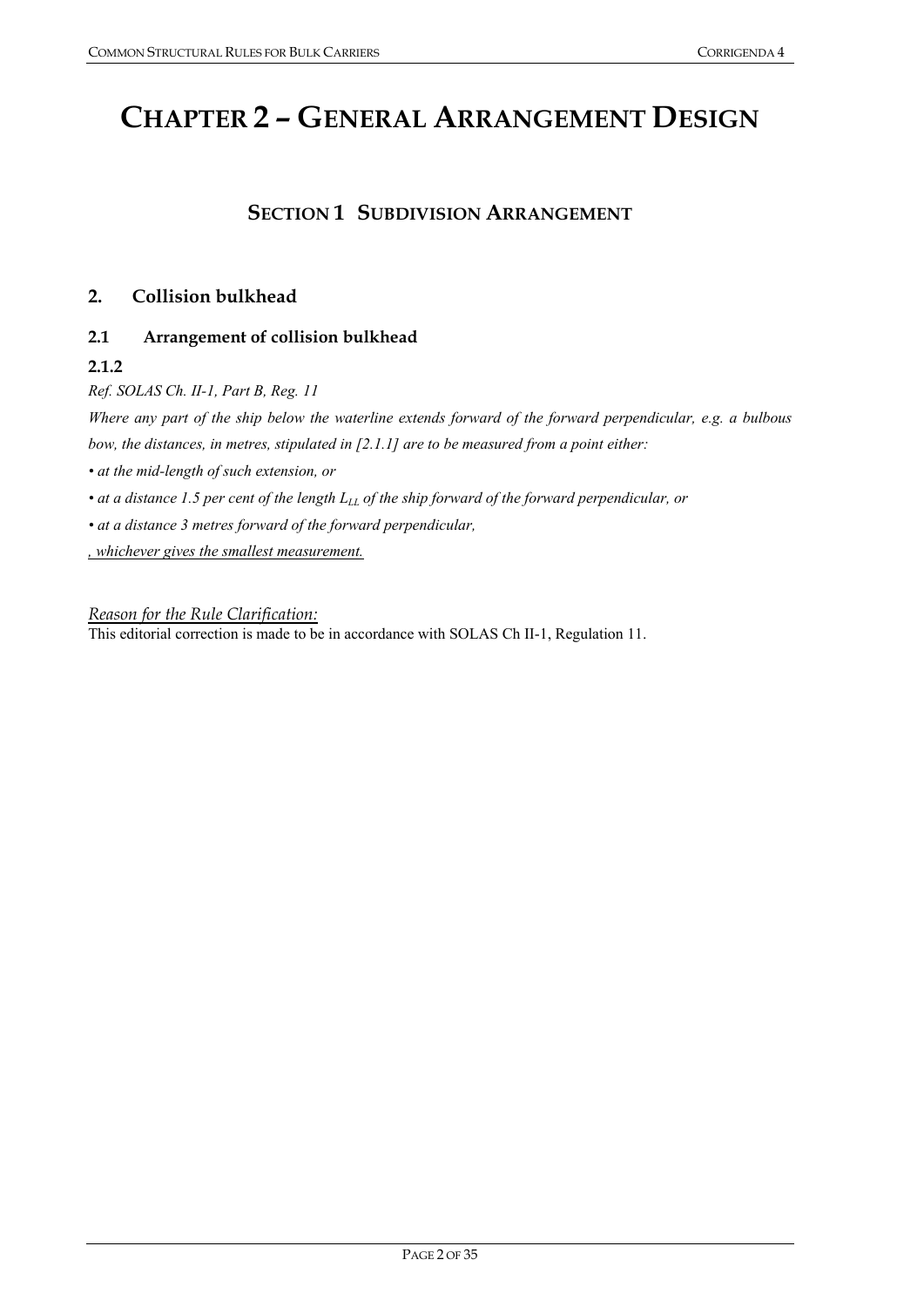## **CHAPTER 3 – STRUCTURAL DESIGN PRINCIPLES**

## **SECTION 1 MATERIAL**

## **2. Hull structural steel**

#### **2.3 Grades of steel**

#### **Table 3 Material grade requirements for classes I, II and III**

| <b>Class</b>                        |                | $\mathbf H$<br>Ш |                |            |                |            |  |  |
|-------------------------------------|----------------|------------------|----------------|------------|----------------|------------|--|--|
| As-built Thickness (mm)             | <b>NSS</b>     | <b>HSS</b>       | <b>NSS</b>     | <b>HSS</b> | <b>NSS</b>     | <b>HSS</b> |  |  |
| $t \leq 15$                         | $\overline{A}$ | AH               | $\overline{A}$ | AH         | $\overline{A}$ | AH         |  |  |
| 15 < t < 20                         | $\overline{A}$ | AH               | $\overline{A}$ | AH         | B              | AH         |  |  |
| 20 < t < 25                         | $\overline{A}$ | AH               | B              | AH         | D              | DН         |  |  |
| $25 < t \leq 30$                    | $\overline{A}$ | AH               | D              | DH         | D              | DН         |  |  |
| $30 < t \leq 35$                    | B              | AH               | D              | DН         | E              | EН         |  |  |
| 35 < t < 40                         | B              | AH               | D              | DН         | E              | EН         |  |  |
| 40 < t < 50                         | D              | DH               | E              | EН         | E              | EН         |  |  |
| Notes : NSS : Normal strength steel |                |                  |                |            |                |            |  |  |
| HSS: Higher strength steel          |                |                  |                |            |                |            |  |  |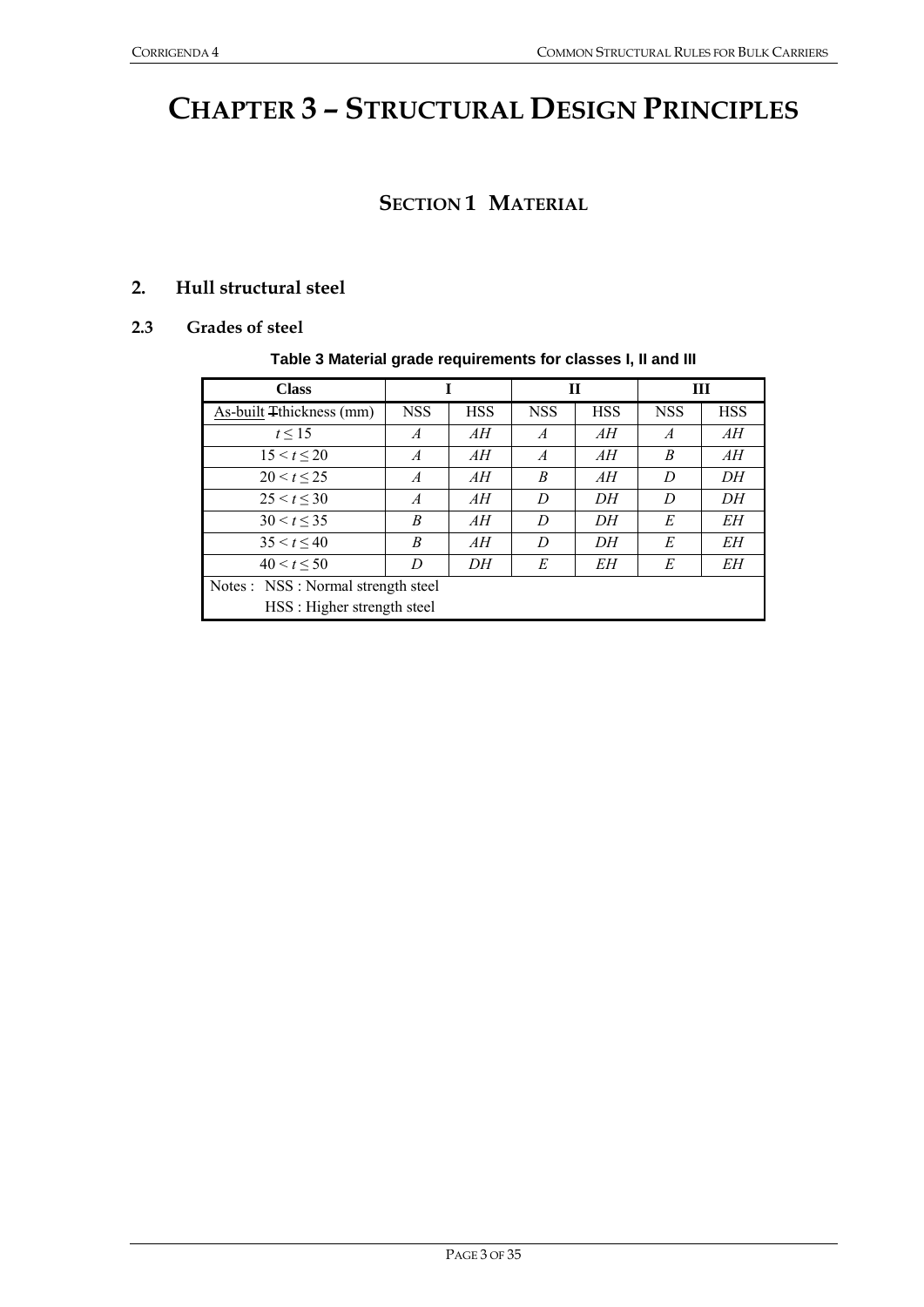|                                                                                                                                                                  |                         | <b>Material class</b>              |  |  |  |
|------------------------------------------------------------------------------------------------------------------------------------------------------------------|-------------------------|------------------------------------|--|--|--|
| <b>Structural member category</b>                                                                                                                                | Within 0.4L<br>amidship | Outside 0.4L<br>amidship           |  |  |  |
| <b>SECONDARY</b>                                                                                                                                                 |                         |                                    |  |  |  |
| Longitudinal bulkhead strakes, other than that belonging to<br>the Primary category                                                                              |                         |                                    |  |  |  |
| Deck Plating exposed to weather, other than that belonging to<br>the Primary or Special category                                                                 | I                       | A/AH                               |  |  |  |
| Side plating $(7)$                                                                                                                                               |                         |                                    |  |  |  |
| <b>PRIMARY</b>                                                                                                                                                   |                         |                                    |  |  |  |
| Bottom plating, including keel plate                                                                                                                             |                         |                                    |  |  |  |
| Strength deck plating, excluding that belonging to the Special<br>category                                                                                       |                         |                                    |  |  |  |
| Continuous longitudinal members above strength deck,<br>excluding hatch coamings                                                                                 | П                       | A/AH                               |  |  |  |
| Uppermost strake in longitudinal bulkhead                                                                                                                        |                         |                                    |  |  |  |
| Vertical strake (hatch side girder) and uppermost sloped<br>strake in top wing tank                                                                              |                         |                                    |  |  |  |
| <b>SPECIAL</b>                                                                                                                                                   |                         |                                    |  |  |  |
| Sheer strake at strength deck (1), (6)                                                                                                                           |                         |                                    |  |  |  |
| Stringer plate in strength deck (1), (6)                                                                                                                         |                         |                                    |  |  |  |
| Deck strake at longitudinal bulkhead <sup>(6)</sup>                                                                                                              |                         | П<br>(I outside 0.6L<br>amidships) |  |  |  |
| Strength deck plating at corners of cargo hatch openings in<br>bulk carriers, ore carriers, combination carriers and other                                       |                         |                                    |  |  |  |
| ships with similar hatch openings configuration <sup>(2)</sup>                                                                                                   |                         |                                    |  |  |  |
| Bilge strake $(3)$ , $(4)$ , $(6)$                                                                                                                               | III                     |                                    |  |  |  |
| Longitudinal hatch coamings of length greater than $0.15L^{(5)}$                                                                                                 |                         |                                    |  |  |  |
| Lower bracket of side frame of single side bulk carriers<br>having additional service feature <b>BC-A</b> or <b>BC-B</b> <sup>(5)</sup>                          |                         |                                    |  |  |  |
| End brackets and deck house transition of longitudinal cargo<br>hatch coamings $(5)$                                                                             |                         |                                    |  |  |  |
| Notes:                                                                                                                                                           |                         |                                    |  |  |  |
| (1) Not to be less than grade $E/EH$ within 0.4L amidships in ships with length exceeding 250 m.                                                                 |                         |                                    |  |  |  |
| (2) Not to be less than class III within 0.6L amidships and class II within the remaining length of the                                                          |                         |                                    |  |  |  |
| cargo region.                                                                                                                                                    |                         |                                    |  |  |  |
| (3) May be of class II in ships with a double bottom over the full breadth and with length less than                                                             |                         |                                    |  |  |  |
| 150 m.                                                                                                                                                           |                         |                                    |  |  |  |
| Not to be less than grade D/DH within 0.4L amidships in ships with length exceeding 250 m.<br>(4)                                                                |                         |                                    |  |  |  |
| Not to be less than grade $D/DH$ .<br>(5)                                                                                                                        |                         |                                    |  |  |  |
| Single strakes required to be of class III or of grade E/EH and within 0.4L amidships are to have<br>(6)                                                         |                         |                                    |  |  |  |
| breadths, in m, not less than $0.8 + 0.05L$ $0.8 + 0.005L$ , need not be greater than 1.8 m, unless                                                              |                         |                                    |  |  |  |
| limited by the geometry of the ship's design.                                                                                                                    |                         |                                    |  |  |  |
| (7) For $\mathbf{R}\mathbf{C}_r\mathbf{A}$ and $\mathbf{R}\mathbf{C}_r\mathbf{R}$ ships with single side skip structures, side shell strakes included totally or |                         |                                    |  |  |  |

## **Table 4 Application of material classes and grades**

(7) For **BC-A** and **BC-B** ships with single side skin structures, side shell strakes included totally or partially between the two points located to  $0.125\ell$  above and below the intersection of side shell and bilge hopper sloping plate are not to be less than grade  $D/DH$ ,  $\ell$  being the frame span.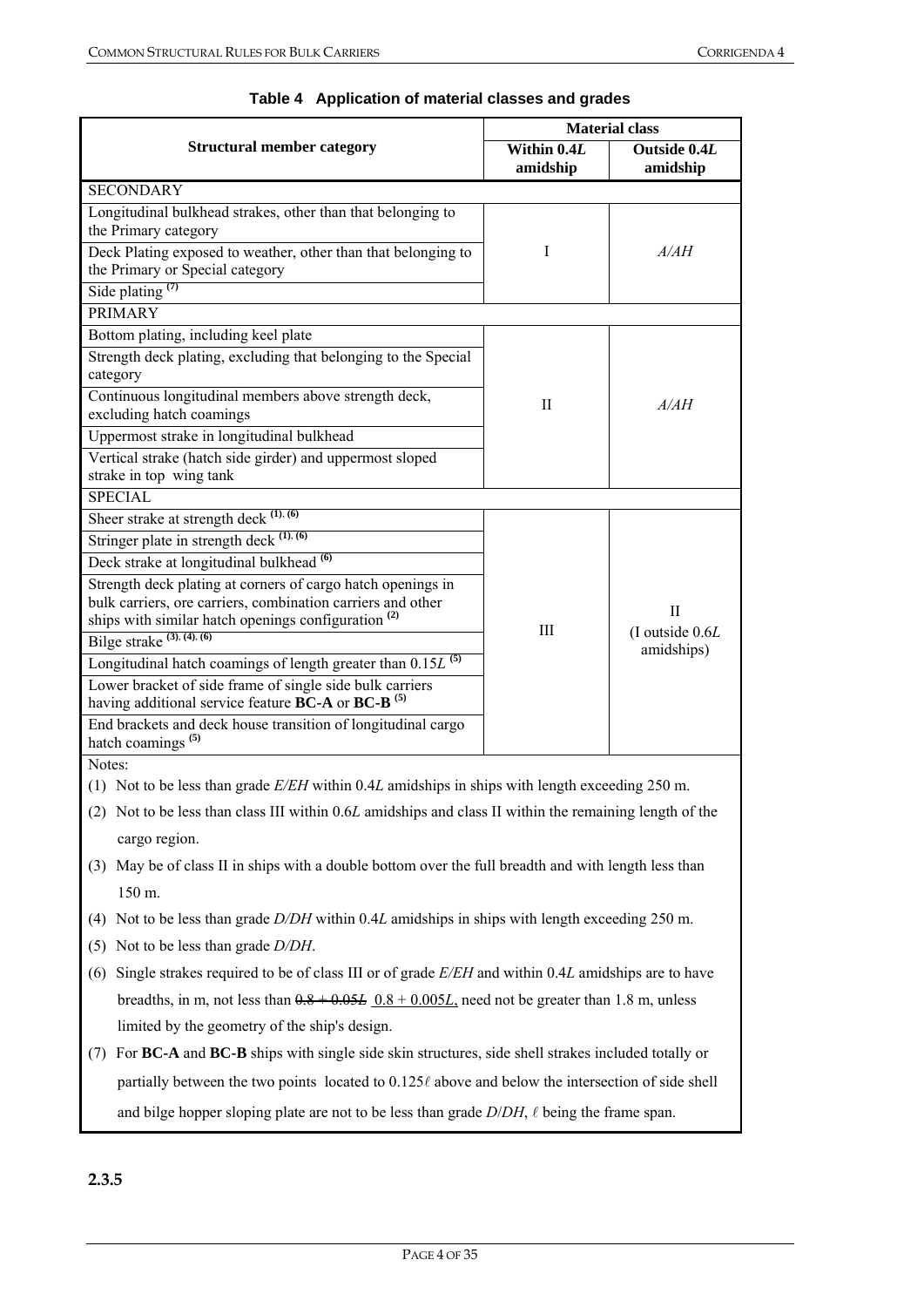The steel grade is to correspond to the as-built gross-thickness-when this is greater than the gross thickness obtained from the net thickness required by the Rules.

## **2.3.6**

Steel grades of plates or sections of as-builteness thickness greater than the limiting thicknesses in Tab 3 are considered by the Society on a case by case basis.

#### **2.3.11**

In highly stresses area, the Society may require that plates of gross thickness greater than 20*mm* are of grade

*D/DH* or *E/EH*.

| As-built                                                                                           |                | $-20/ -25$ °C |            | $-26/ -35$ °C |            | $-36/ -45$ °C |            | -45 / -55 $^{\circ}$ C |
|----------------------------------------------------------------------------------------------------|----------------|---------------|------------|---------------|------------|---------------|------------|------------------------|
| <b>Tthickness</b><br>(mm)                                                                          | <b>NSS</b>     | <b>HSS</b>    | <b>NSS</b> | <b>HSS</b>    | <b>NSS</b> | <b>HSS</b>    | <b>NSS</b> | <b>HSS</b>             |
| t < 10                                                                                             | $\overline{A}$ | AH            | B          | AH            | D          | DH            | D          | DН                     |
| 10 < t < 15                                                                                        | B              | AH            | D          | DH            | D          | DH            | D          | DH                     |
| 15 < t < 20                                                                                        | B              | AН            | D          | DH            | D          | DH            | E          | EН                     |
| 20 < t < 25                                                                                        | D              | DH            | D          | DH            | D          | DH            | E          | EН                     |
| 25 < t < 30                                                                                        | D              | DH            | D          | DH            | E          | EН            | E          | EН                     |
| 30 < t < 35                                                                                        | D              | DH            | D          | DH            | E          | EН            | E          | EН                     |
| 35 < t < 45                                                                                        | D              | DH            | E          | EН            | E          | EН            |            | FH                     |
| 45 < t < 50                                                                                        | E              | EН            | E          | EН            |            | FH            |            | FH                     |
| "NSS" and "HSS" mean, respectively "Normal Strength Steel" and "Higher Strength<br>Note:<br>Steel" |                |               |            |               |            |               |            |                        |

|  |  | Table 6 Material grade requirements for class I at low temperature |
|--|--|--------------------------------------------------------------------|
|  |  |                                                                    |

#### **Table 7 Material grade requirements for class II at low temperature**

| As-built                                                                                            |            | $-20/ -25$ °C |            | $-26/ -35$ °C |            | $-36/ -45$ °C |            | -45 / -55 $^{\circ}$ C |
|-----------------------------------------------------------------------------------------------------|------------|---------------|------------|---------------|------------|---------------|------------|------------------------|
| <b>Thickness</b><br>(mm)                                                                            | <b>NSS</b> | <b>HSS</b>    | <b>NSS</b> | <b>HSS</b>    | <b>NSS</b> | <b>HSS</b>    | <b>NSS</b> | <b>HSS</b>             |
| $t \le 10$                                                                                          | B          | AH            | D          | DН            | D          | DH            | E          | EН                     |
| 10 < t < 20                                                                                         | D          | DН            | D          | DН            | E          | EΗ            | E          | EΗ                     |
| 20 < t < 30                                                                                         | D          | DН            | E          | EН            | E          | EΗ            |            | FH                     |
| 30 < t < 40                                                                                         | E          | EН            | E          | EН            |            | FH            |            | FH                     |
| 40 < t < 45                                                                                         | E          | EΗ            |            | FH            |            | FH            |            |                        |
| 45 < t < 50                                                                                         | E          | EН            |            | FH            |            | FH            |            |                        |
| "NSS" and "HSS" mean, respectively "Normal Strength Steel" and "Higher Strength"<br>Note:<br>Steel" |            |               |            |               |            |               |            |                        |

#### **Table 8 Material grade requirements for class III at low temperature**

| As-built                                                                                           | $-20/ -25$ °C |            |            | $-26/ -35$ °C |            | $-36/ -45$ °C |            | -45 / -55 $^{\circ}$ C |  |
|----------------------------------------------------------------------------------------------------|---------------|------------|------------|---------------|------------|---------------|------------|------------------------|--|
| <b>Tthickness</b><br>(mm)                                                                          | <b>NSS</b>    | <b>HSS</b> | <b>NSS</b> | <b>HSS</b>    | <b>NSS</b> | <b>HSS</b>    | <b>NSS</b> | <b>HSS</b>             |  |
| t < 10                                                                                             | D             | DН         | D          | DН            | E          | EН            | E          | EН                     |  |
| 10 < t < 20                                                                                        | D             | DH         | E          | EН            | E          | EΗ            |            | FH                     |  |
| 20 < t < 25                                                                                        | E             | EН         | E          | EН            |            | FH            |            | FH                     |  |
| 25 < t < 30                                                                                        | E             | EН         | E          | EН            |            | FH            |            | FH                     |  |
| 30 < t < 40                                                                                        | E             | EН         |            | FH            |            | FH            |            |                        |  |
| 40 < t < 45                                                                                        | E             | EН         |            | FH            |            | FH            |            |                        |  |
| 45 < t < 50                                                                                        |               | FH         |            | FH            |            |               |            |                        |  |
| "NSS" and "HSS" mean, respectively "Normal Strength Steel" and "Higher Strength<br>Note:<br>Steel" |               |            |            |               |            |               |            |                        |  |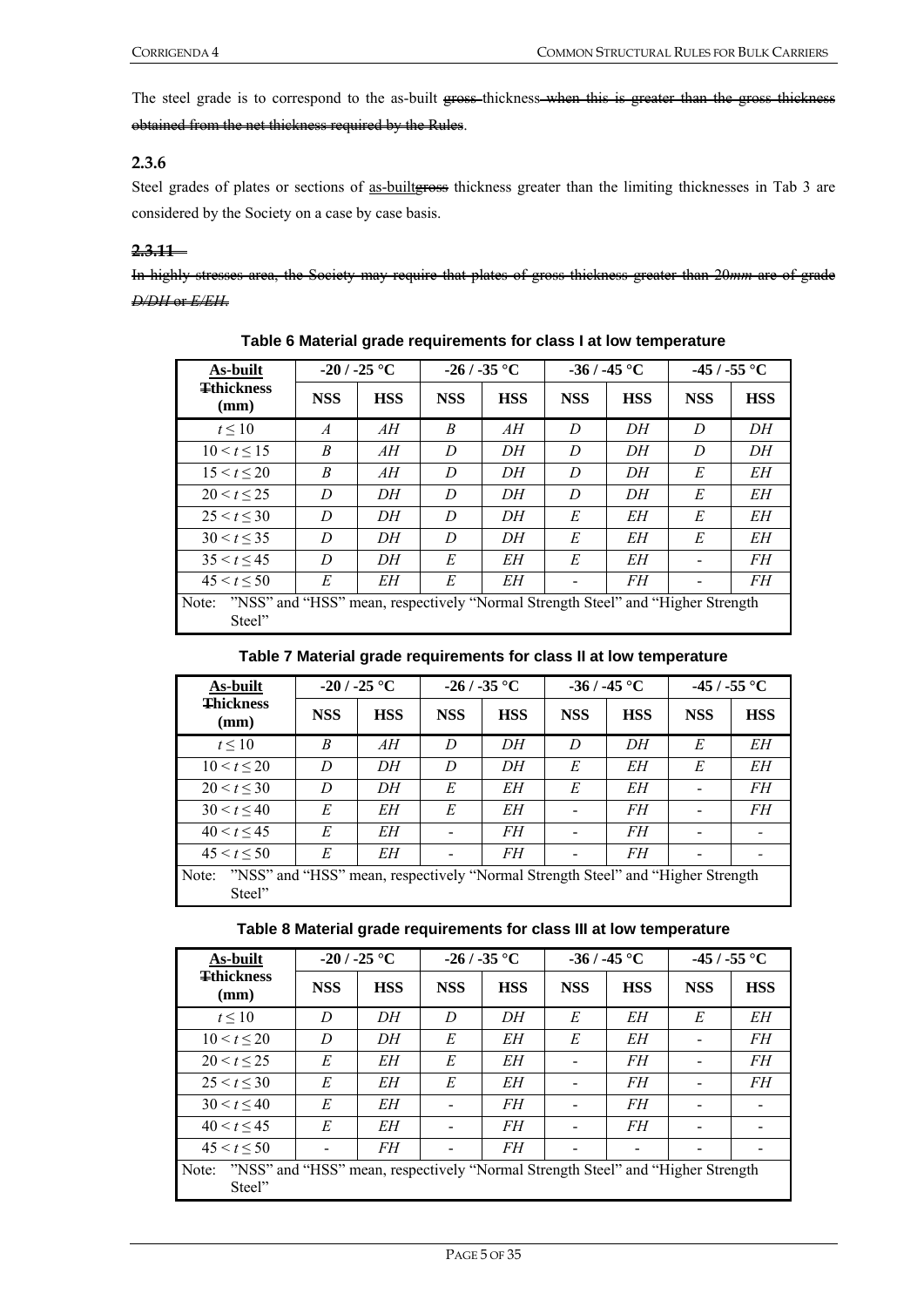## **2.4 Structures exposed to low air temperature**

## **2.4.6**

Single strakes required to be of class III or of grade *E /EH* and *FH* are to have breadths not less than the values, in m, given by the following formula, but need not to be greater than 1.8 m:

 $b = 0.05L + 0.8$   $b = 0.005L + 0.8$ 

#### *Reason for the Rule Clarification:*

The editorial correction is made to clarify the plate thickness for the application of steel grade, i.e., thickness is replaced by "as-built thickness".

As the grades of steel in highly stressed area specified in requirement of 2.3.11 are covered by Table 4 and the requirement of 2.3.2, the requirement of 2.3.11 is not necessary.

Note (6) of Table 4 and the formula in 2.4.6 are typo.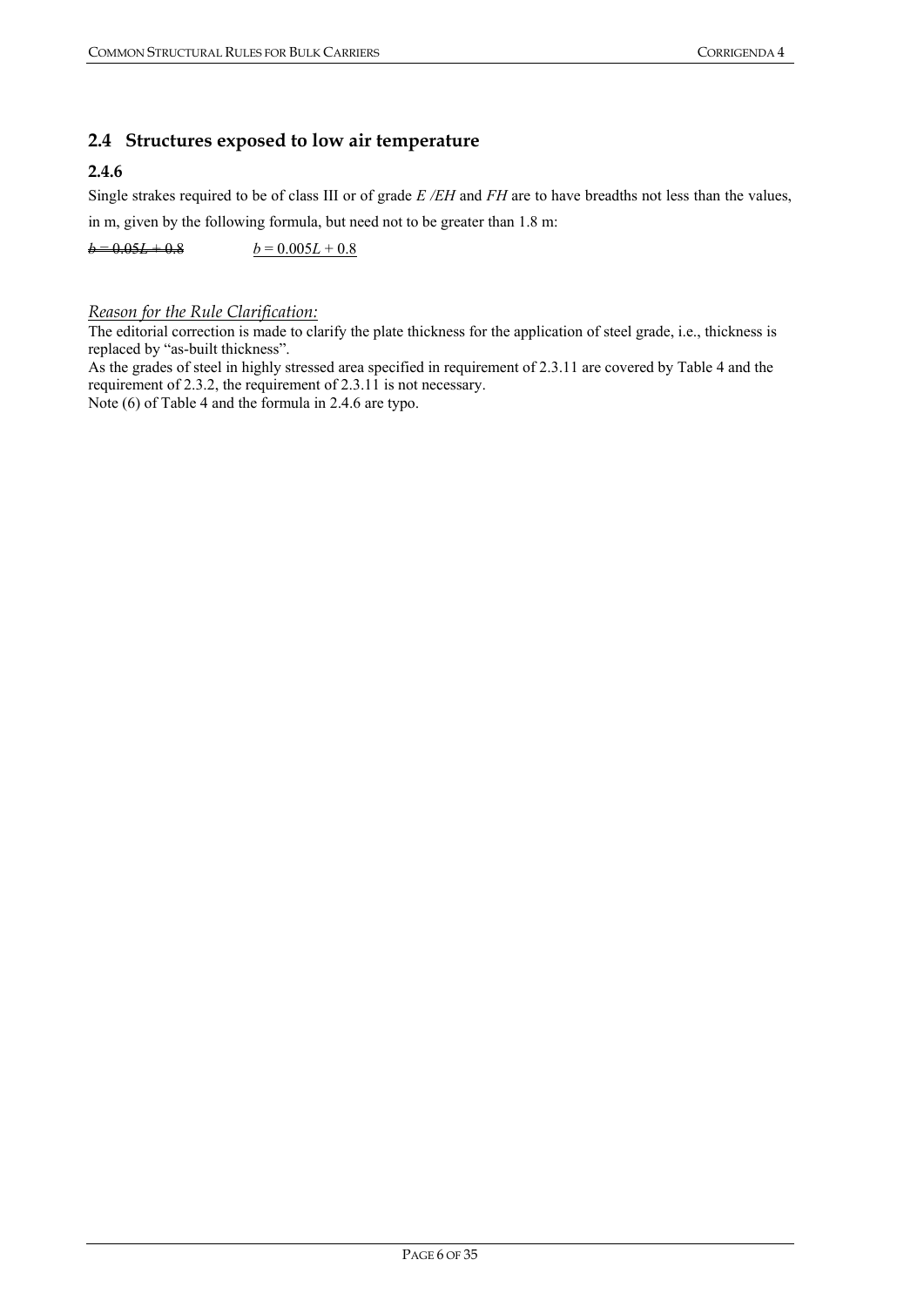## **SECTION 2 NET SCANTLING APPROACH**

## **3. Net scantling approach**

## **3.1 Net scantling definition**

#### **3.1.4 Net section modulus for stiffener**

The net transverse section scantling is to be obtained by deducting  $t<sub>C</sub>$  from the gross thickness offered of the elements which constitute the stiffener profile as shown in Fig.1.

For bulb profiles, an equivalent angle profile, as specified in Ch 3, Sec 6 [4.1.1], may be considered.

The net strength characteristics are to be calculated for the net transverse section.

In assessing the net strength characteristics of stiffeners reflecting the hull girder stress and stress due to local bending of the local structure such as double bottom structure, the section modulus of hull girder or rigidity of structure is obtained by deducting  $0.5t_C$  from the gross thickness offered of the related elements.



Shadow area is corrosion addition.

For attached plate, the half of the considered corrosion addition specified in 3.2 is deducted from both sides of the attached plate.

#### **Fig. 1 Net scantling of stiffener**

#### *Reason for the Rule Clarification:*

To clarify the requirement that the net transverse section scantling is to be obtained by deducting  $t_c$  from the gross thickness offered of the elements which constitute the stiffener profile, the figure indicating how to deduct the corrosion additions from the gross thickness is added.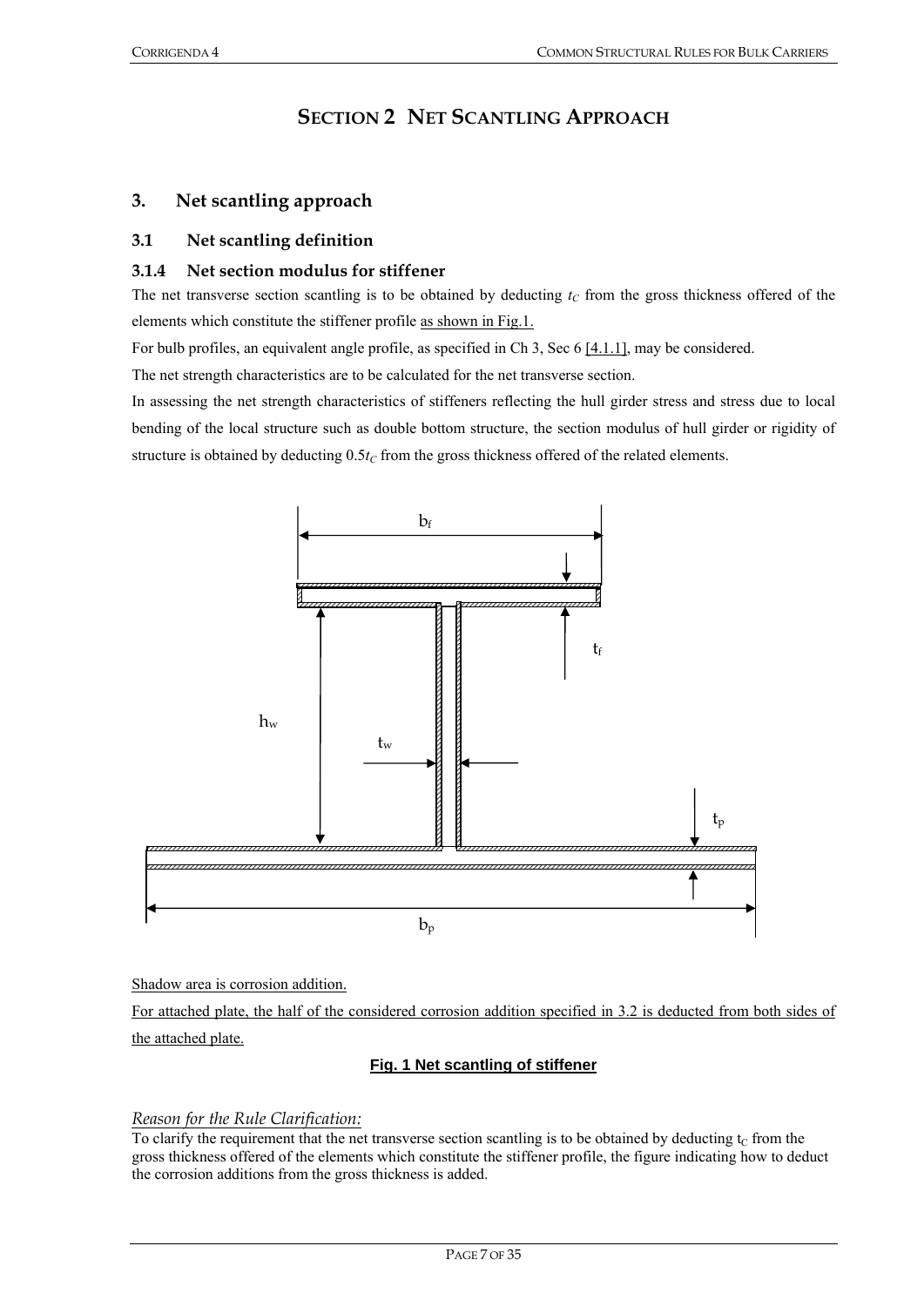## **SECTION 4 LIMIT STATES**

## **2. Strength criteria**

### **2.4 Accidental limit state**

#### **2.4.3 Bulkhead structure**

Bulkhead structure in cargo hold flooded condition is to be assessed in accordance with Ch. 6 See4-Sec 1, Sec 2 and Sec 3.

*Reason for the Rule Clarification:* Reference number is corrected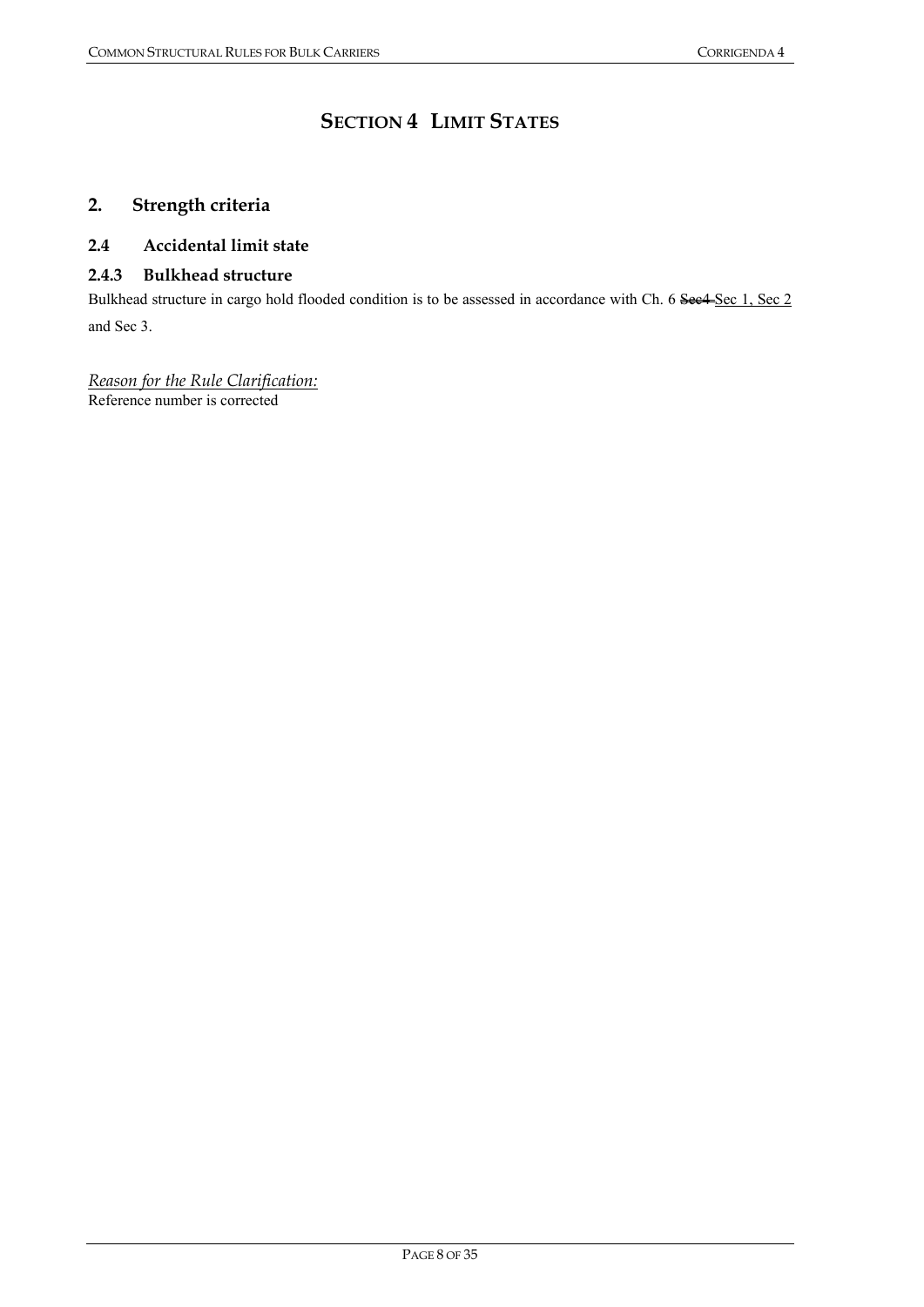## **SECTION 5 CORROSION PROTECTION**

## **1. General**

## **1.1 Structures to be protected**

### **1.1.2**

Void double side skin spaces in cargo length area for vessels having a length  $(L<sub>LL</sub>)$  of not less than 150 m are to be coated in accordance with [1.2].

### **1.2 Protection of seawater ballast tanks and void double skin spaces**

## **1.2.1**

All dedicated seawater ballast tanks anywhere on the ship (excluding ballast hold) for vessels having a length (L) of not less than 90m and void double side skin spaces in the cargo length area for vessels having a length  $(L<sub>LL</sub>)$  of not less than 150m are to have an efficient corrosion prevention system, such as hard protective coatings or equivalent, applied in accordance with the manufacturer's recommendation.

The coatings are to be of a light colour, i.e. a colour easily distinguishable from rust which facilitates inspection. Where appropriate, sacrificial anodes, fitted in accordance with [2], may also be used.

#### *Reason for the Rule Clarification:*

This editorial correction is made to clarify the extent of void double skin spaces.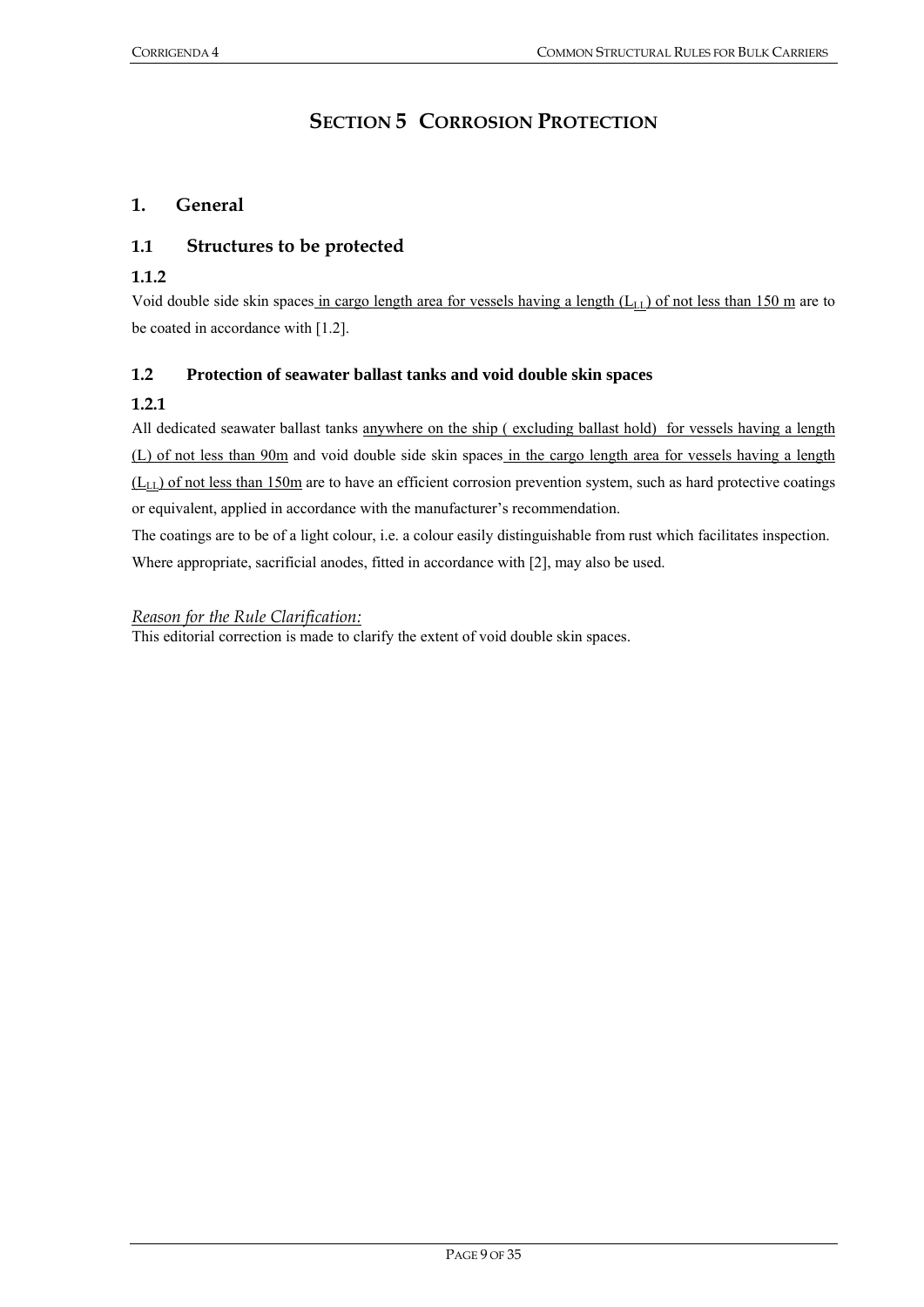## **SECTION 6 STRUCTURAL ARRANGEMENT PRINCIPLES**

## **2. General principles**

## **2.2 Structural continuity**

## **2.2.5 Platings**

A change in plating thickness in as-built is not to exceed 50% of thicker plate thickness for load carrying direction. The butt weld preparation is to be in accordance with the requirements of Ch 11, Sec 2, [2.2].

*Reason for the Rule Clarification:* Clarification of the plate thickness

## **10. Bulkhead structure**

### **10.4 Corrugated bulkhead**

#### **10.4.2 Construction**

The main dimensions *a*, *R*, *c*, *d*, *t*,  $\varphi$  and *s*<sub>C</sub> of corrugated bulkheads are defined in Fig 28.

The bending radius is not to be less than the following values, in mm:

 $R = 3.0t$ 

where :

*t* : <u>As-built</u> Net thickness, in mm, of the corrugated plate.

The corrugation angle  $\varphi$  shown in Fig 28 is to be not less than 55°.

The thickness of the lower part of corrugations is to be maintained for a distance from the inner bottom (if no lower stool is fitted) or the top of the lower stool not less than  $0.15\ell<sub>C</sub>$ .

The thickness of the middle part of corrugations is to be maintained for a distance from the deck (if no upper stool is fitted) or the bottom of the upper stool not greater than  $0.3\ell_C$ .

The section modulus of the corrugations in the remaining upper part of the bulkhead is to be not less than 75% of that required for the middle part, corrected for different minimum yield stresses.

When welds in a direction parallel to the bend axis are provided in the zone of the bend, the welding procedures are to be submitted to the Society for approval.

#### **Fig.28 Dimensions of a corrugated bulkhead**

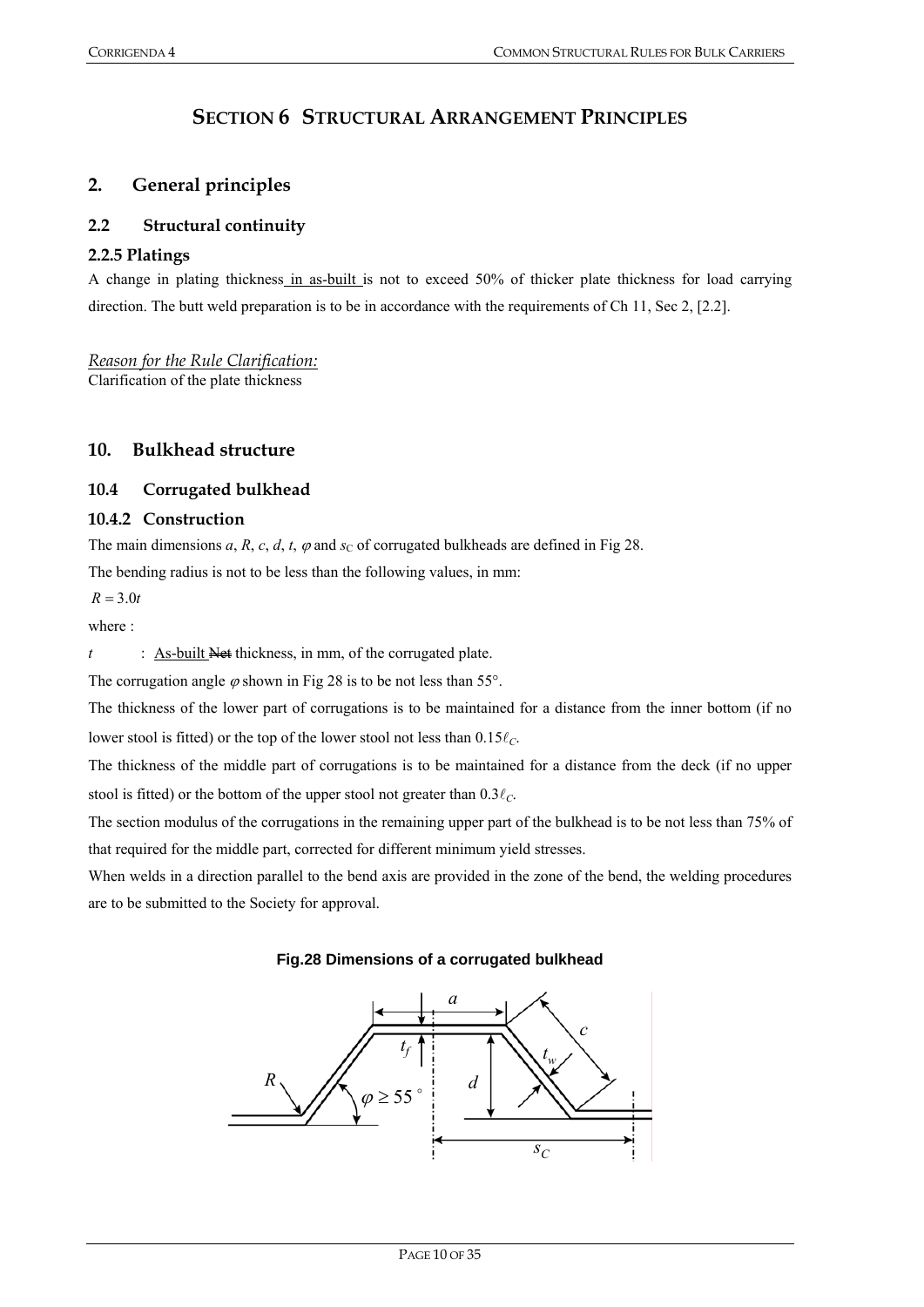*Reason for the Rule Clarification:*

This correction is made to be in line with IACS UR S18.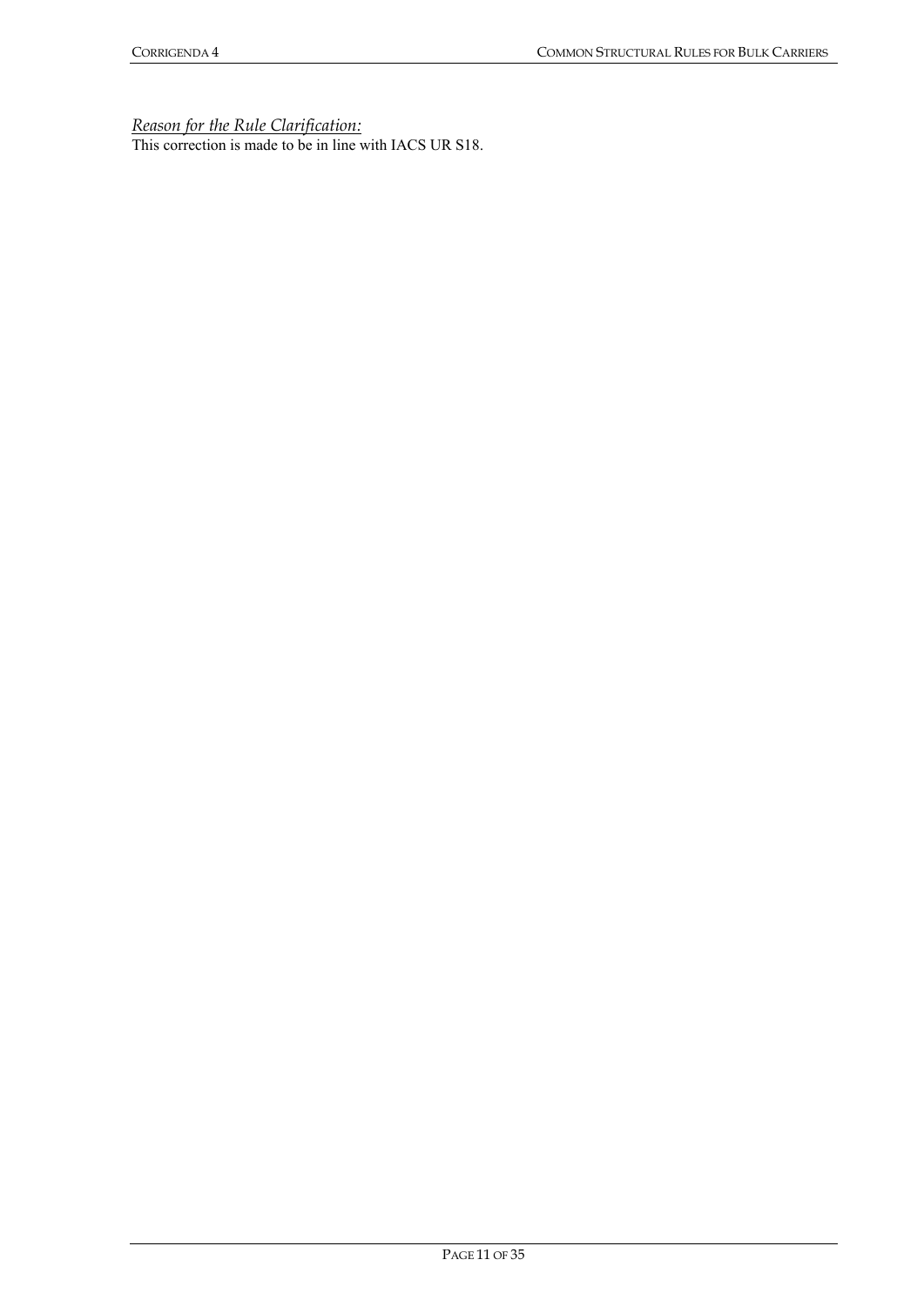## **CHAPTER 4 – DESIGN LOADS**

## **SECTION 5 EXTERNAL PRESSURES**

## **3. External pressures on superstructures and deckhouses**

## **3.4 Superstructure end bulkheads and deckhouse walls**

**3.4.1** 

| Table 9:                                                                                                    | Minimum lateral pressure $p_{Amin}$                              |                                                           |  |  |  |  |  |
|-------------------------------------------------------------------------------------------------------------|------------------------------------------------------------------|-----------------------------------------------------------|--|--|--|--|--|
|                                                                                                             | $p_{A\text{min}}$ , in kN/m <sup>2</sup>                         |                                                           |  |  |  |  |  |
| L                                                                                                           | Lowest tier of<br>Elsewhere <sup>(1)</sup><br>unprotected fronts |                                                           |  |  |  |  |  |
| $90 < L \leq 250$                                                                                           | $25 + \frac{L}{10}$                                              | $\frac{12.5 + \frac{L}{10}}{10}$<br>$12.5 + \frac{L}{20}$ |  |  |  |  |  |
| L > 250                                                                                                     | 50                                                               | 25                                                        |  |  |  |  |  |
| (1) For the 4 <sup>th</sup> tier and above, $p_{Amin}$ is to be taken equal to<br>$2.5$ kN/m <sup>2</sup> . |                                                                  |                                                           |  |  |  |  |  |

## **Table 9: Minimum lateral pressure** *pA***min**

*Reason for the Rule Clarification:*

This correction is made to be in line with IACS UR S3 Table 1.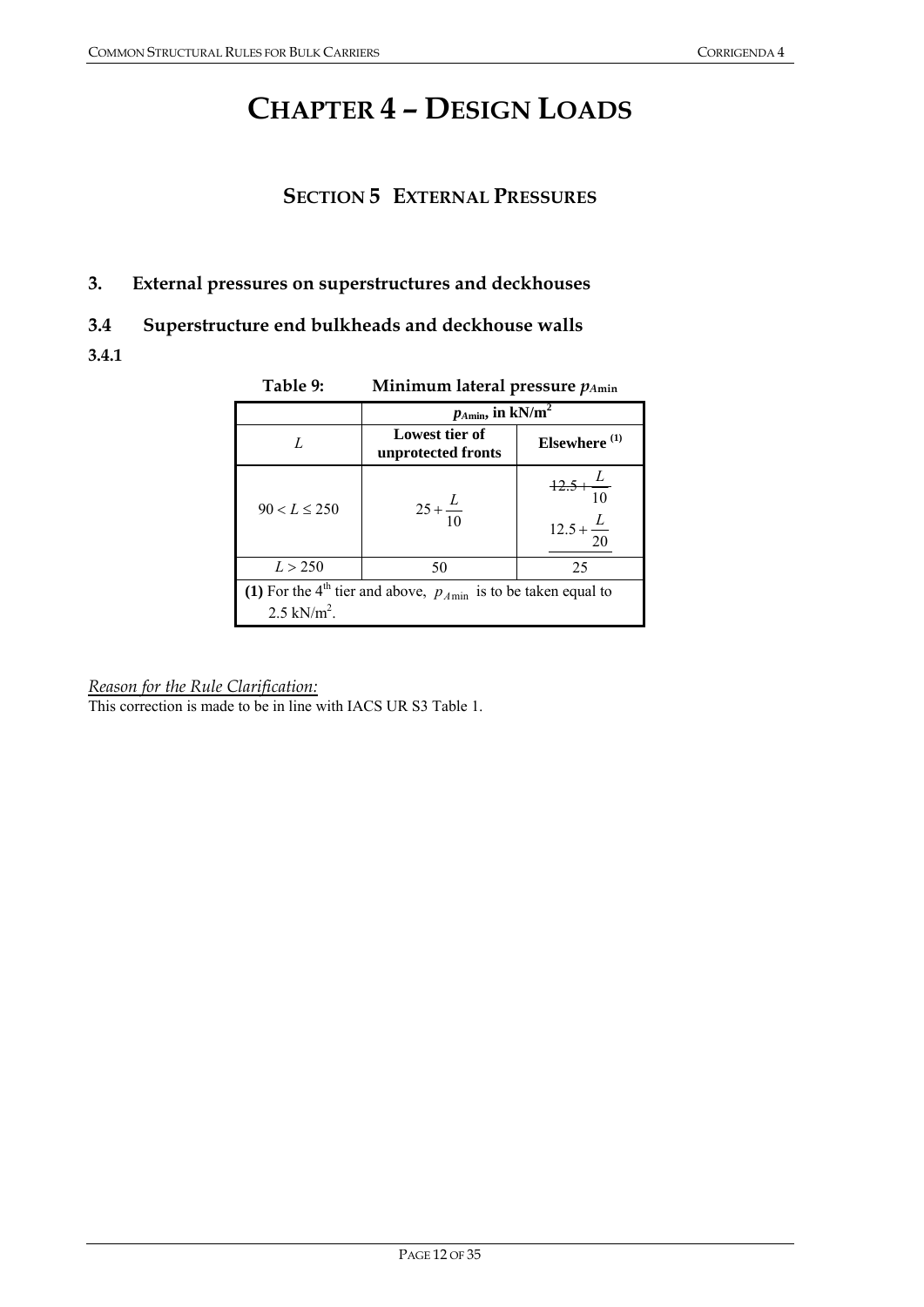## **SECTION 6 INTERNAL PRESSURES AND FORCES**

## **1. Lateral pressure due to dry bulk cargo**

## **1.3 Inertial pressure due to dry bulk cargo**

#### **1.3.1**

The inertial pressure induced by dry bulk cargo  $p_{CW}$ , in  $kN/m^2$ , for each load case is given by the following formulae.

- $p_{CW} = \rho_C [0.25a_x(x x_G) + K_C a_z(h_C + h_{DR} z)]$
- for load case F:  $p_{CW} = 0$
- for load cases R and P:  $p_{CW} = \rho_C [0.25 a_Y (y y_G) + K_C a_Z (h_C + h_{DR} z)]$

(x-xG) is to be taken as  $0.25\ell_H$  in the load case H1 or -0.25 $\ell_H$  in the load case H2 for local strength by Ch 6 and fatigue check for longitudinal stiffeners by Ch 8.

The total pressure  $(p_{CS} + p_{CW})$  is not to be negative.

## **2. Lateral pressure due to liquid**

## **2.2 Inertial pressure due to liquid**

#### **2.2.1**

The inertial pressure due to liquid  $p_{BW}$ , in  $kN/m^2$ , for each load case is given as follows. When checking ballast water exchange operations by means of the flow through method, the inertial pressure due to ballast water is not to be considered for local strength assessments and direct strength analysis.

- for load case H:  $p_{BW} = \rho_L [a_Z (z_{TOP} z) + a_X (x x_B)]$  $(x-x_B)$  is to be taken as  $0.75\ell_H$  in the load case H1 or -0.75 $\ell_H$  in the load case H2 for local strength by Ch 6 and fatigue check for longitudinal stiffeners by Ch 8
- for load case F:  $p_{BW} = 0$
- for load cases R and P:  $p_{BW} = \rho_L [a_Z(z_B z) + a_Y(y y_B)]$

where:

- $x_B$  : *X* co-ordinate, in m, of the aft end of the tank when the bow side is downward, or of the fore end of the tank when the bow side is upward, as defined in Fig 3
- *y<sub>B</sub>* : *Y* co-ordinate, in m, of the tank top located at the most lee side when the weather side is downward, or of the most weather side when the weather side is upward, as defined in Fig 3

*z<sub>B</sub>* : *Z* co-ordinate of the following point:

- for completely filled spaces: the tank top
- for ballast hold: the top of the hatch coaming

The reference point *B* is defined as the upper most point after rotation by the angle  $\varphi$  between the vertical axis and the global acceleration vector  $\vec{A}_G$  shown in Fig 3.  $\varphi$  is obtained from the following formulae:

load cases H1 and H2: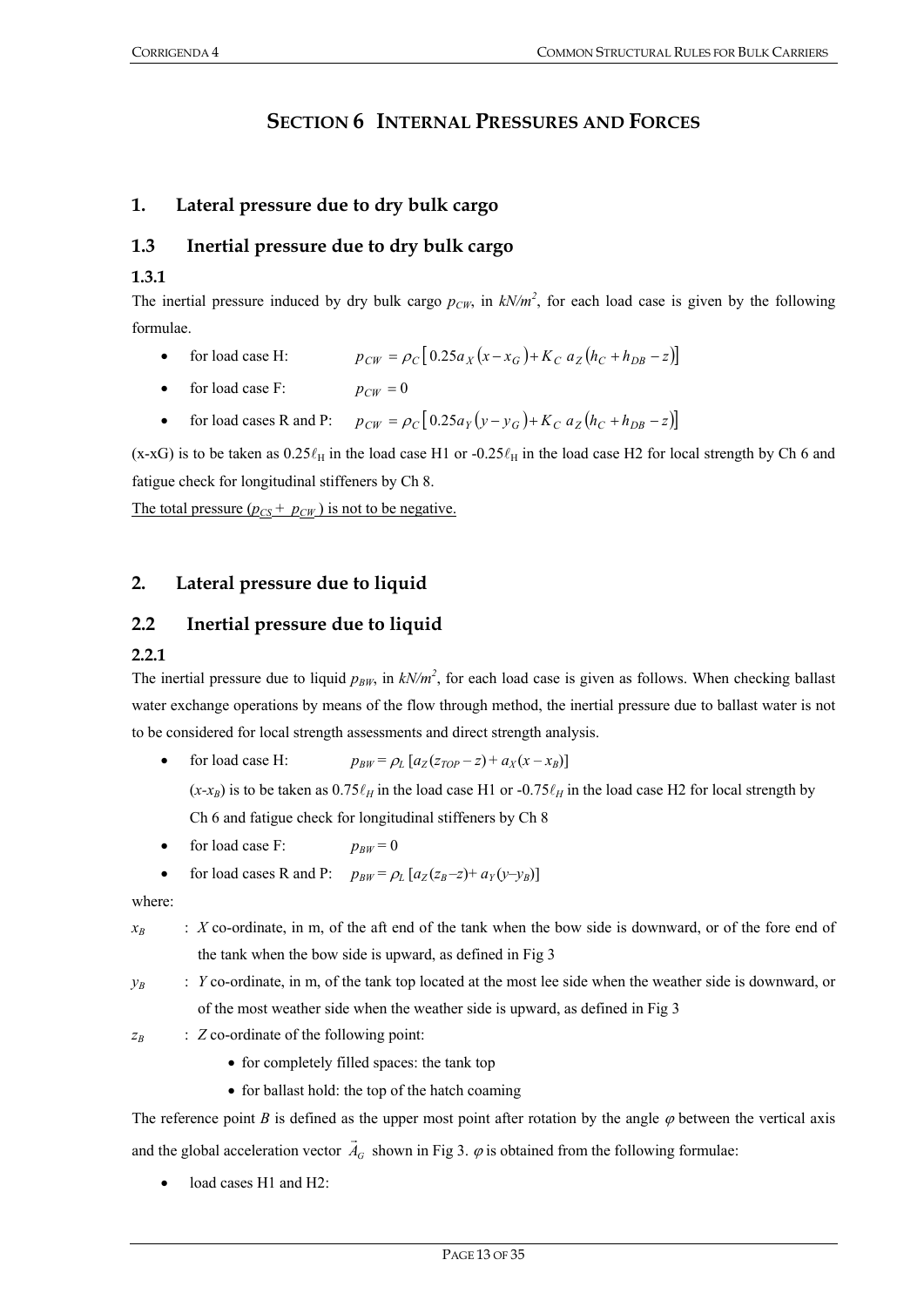$$
\varphi = \tan^{-1}\left(\frac{|a_X|}{g\cos\Phi + a_Z}\right)
$$

• load cases  $R1(P1)$  and  $R2(P2)$ :

$$
\varphi = \tan^{-1}\left(\frac{|a_Y|}{g\cos\theta + a_Z}\right)
$$

where:

- $\theta$  : Single roll amplitude, in deg, defined in Ch4, Sec 2, 2.1.1.
- <sup>Φ</sup> : Single pitch amplitude, in deg, defined in Ch4, Sec 2, 2.2.1

The total pressure  $(p_{BS} + p_{BW})$  is not to be negative.

## *Reason for the Rule Clarification:*

The total internal pressure obtained by adding the static internal pressure to inertial internal pressure is not to be negative that is the same manner for the external pressure specified in Ch 4 Sec 5 1.1.1. The editorial correction is made to reflect the original intention on the treatment of the total internal pressure.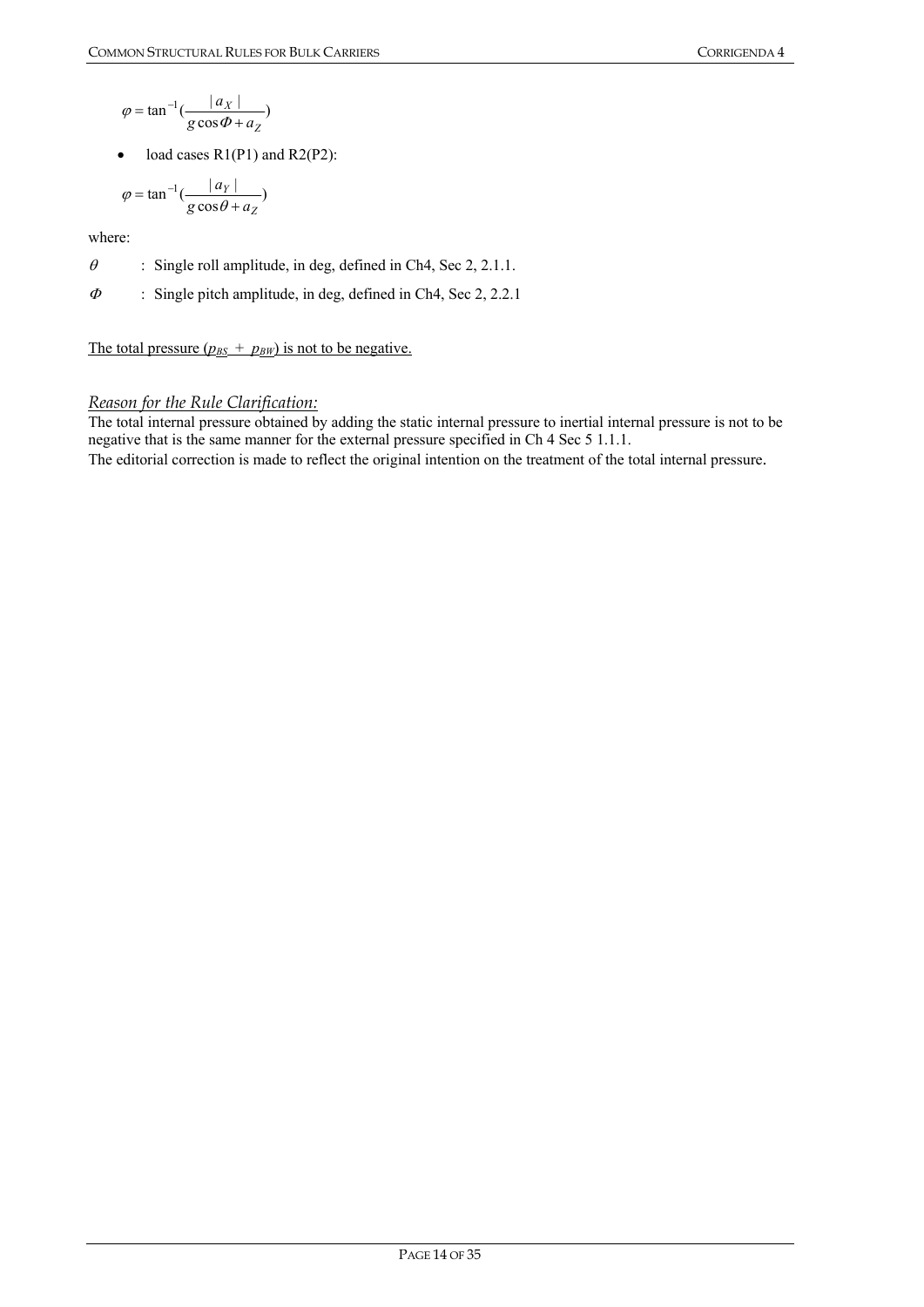## **CHAPTER 6 – HULL SCANTLINGS**

## **SECTION 1 PLATING**

## **2. General requirements**

## **2.2 Minimum net thickness**

### **2.2.1**

The net thickness of plating is to be not less than the values given in Table 2. In addition, in the cargo area, the net thickness of side shell plating, from the normal ballast draught to 0.25 *Ts* (minimum 2.2 *m*) above *Ts*, is to be not less than the value obtained, in *mm*, from the following formula:

$$
t = 28(s + 0.7) \frac{(BT)^{0.25}}{\sqrt{R_{eH}}} \qquad t = 28(s + 0.7) \frac{(BT_s)^{0.25}}{\sqrt{R_{eH}}}
$$

### *Reason for the Rule Clarification:*

This editorial correction is made to clarify the definition of draft as scantling basis.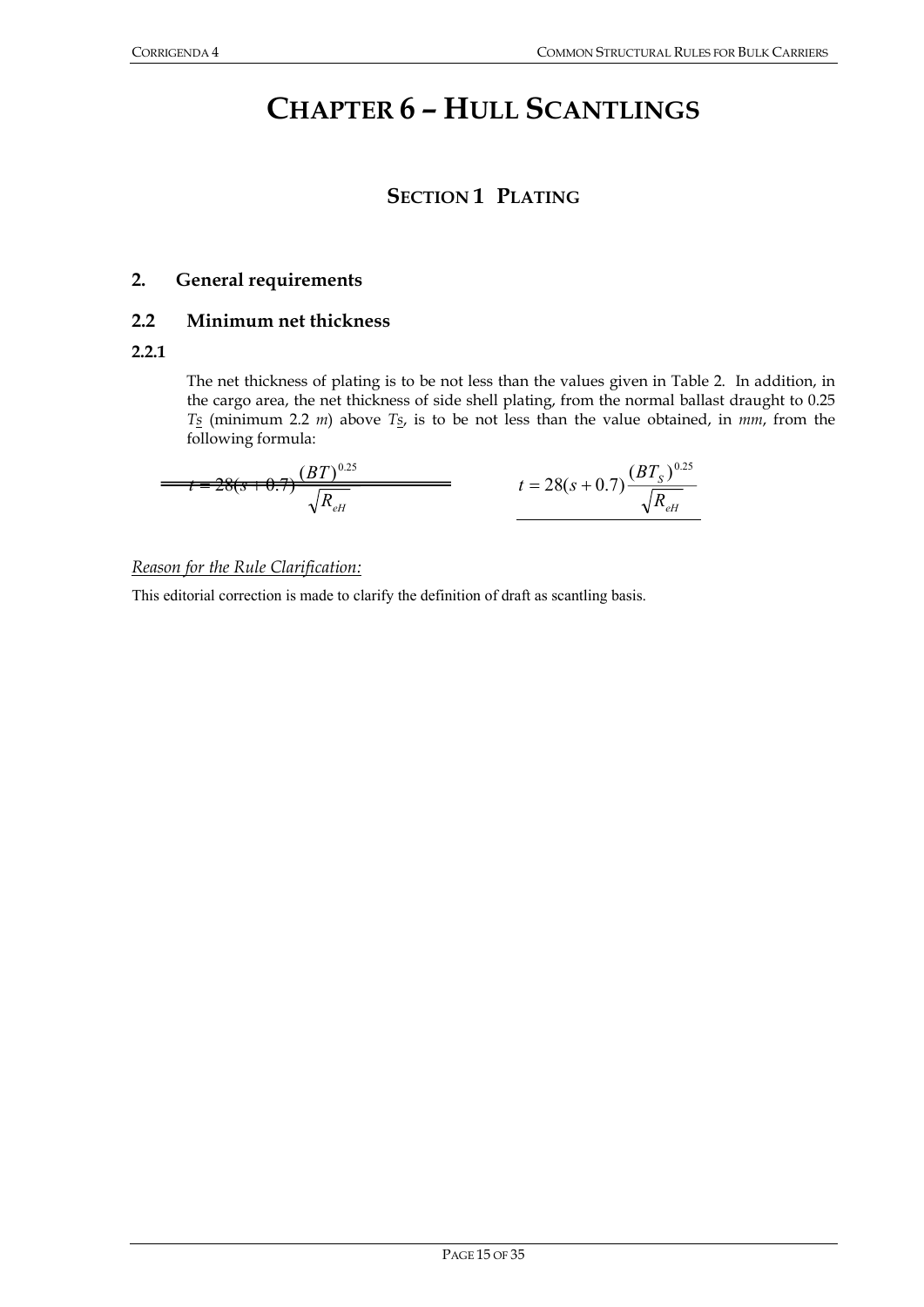## **SECTION 2 ORDINARY STIFFENERS**

## **4. Web stiffeners of primary supporting members**

## **4.1 Net scantlings**

## **4.1.3 Connection ends of web stiffeners**

Where the web stiffeners of primary supporting members are welded to ordinary stiffener face plates, Tthe stress at ends of web stiffeners of primary supporting members in water ballast tanks, in  $N/mm^2$ , is to comply with the following formula when no bracket is fitted:

$$
\sigma\!\leq\!175
$$

where:

$$
\sigma = 1.1 K_{con} K_{longi} K_{stiff} \frac{\Delta \sigma}{\cos \theta}
$$

 $K_{con}$  : Coefficient considering stress concentration, taken equal to:

 $K_{con}$  = 3.5 for stiffeners in the double bottom or double side space (see Fig 8)

 $K_{con} = 4.0$  for other cases (e.g. hopper tank, top side tank, etc.) (see Fig 8)

 $K_{longi}$ : Coefficient considering shape of cross section of the longitudinal, taken equal to:

 $K_{longi} = 1.0$  for symmetrical profile of stiffener (e.g. T-section, flat bar)

 $K_{longi} = 1.3$  for asymmetrical profile of stiffener (e.g. angle section, bulb profile)

 $K_{stiff}$  : Coefficient considering the shape of the end of the stiffener, taken equal to:

 $K_{\text{stiff}} = 1.0$  for standard shape of the end of the stiffener (see Fig 9)

 $K_{\text{stiff}} = 0.8$  for the improved shape of the end of the stiffener (see Fig 9)

- $\theta$  : As given in Fig 10
- $\Delta \sigma$  : Stress range, in N/mm<sup>2</sup>, transferred from longitudinals into the end of web stiffener, as obtained from the following formula:

$$
\Delta \sigma = \frac{2W}{0.322h'[(A_{w1}/\ell_1) + (A_{w2}/\ell_2)] + A_{s0}}
$$

- *W* : Dynamic load, in N, as obtained from the following formula:  $W = 1000(\ell - 0.5s)sp$
- *p* : Maximum inertial pressure due to liquid according to Ch 4 Sec 6 [2.2.1], in kN/m<sup>2</sup>, of the probability level of  $10^{-4}$ , calculated at mid-span of the ordinary stiffener
- $\ell$  : Span of the longitudinal, in m
- *s* : Spacing of the longitudinal, in m

 $A_{s0}$ ,  $A_{w1}$ ,  $A_{w2}$ : Geometric parameters as given in Fig 10, in mm<sup>2</sup>

- $\ell_1, \ell_2$ : Geometric parameters as given in Fig 10, in mm
- *h*' : As obtained from following formula, in mm:

 $h' = h_s + h_0'$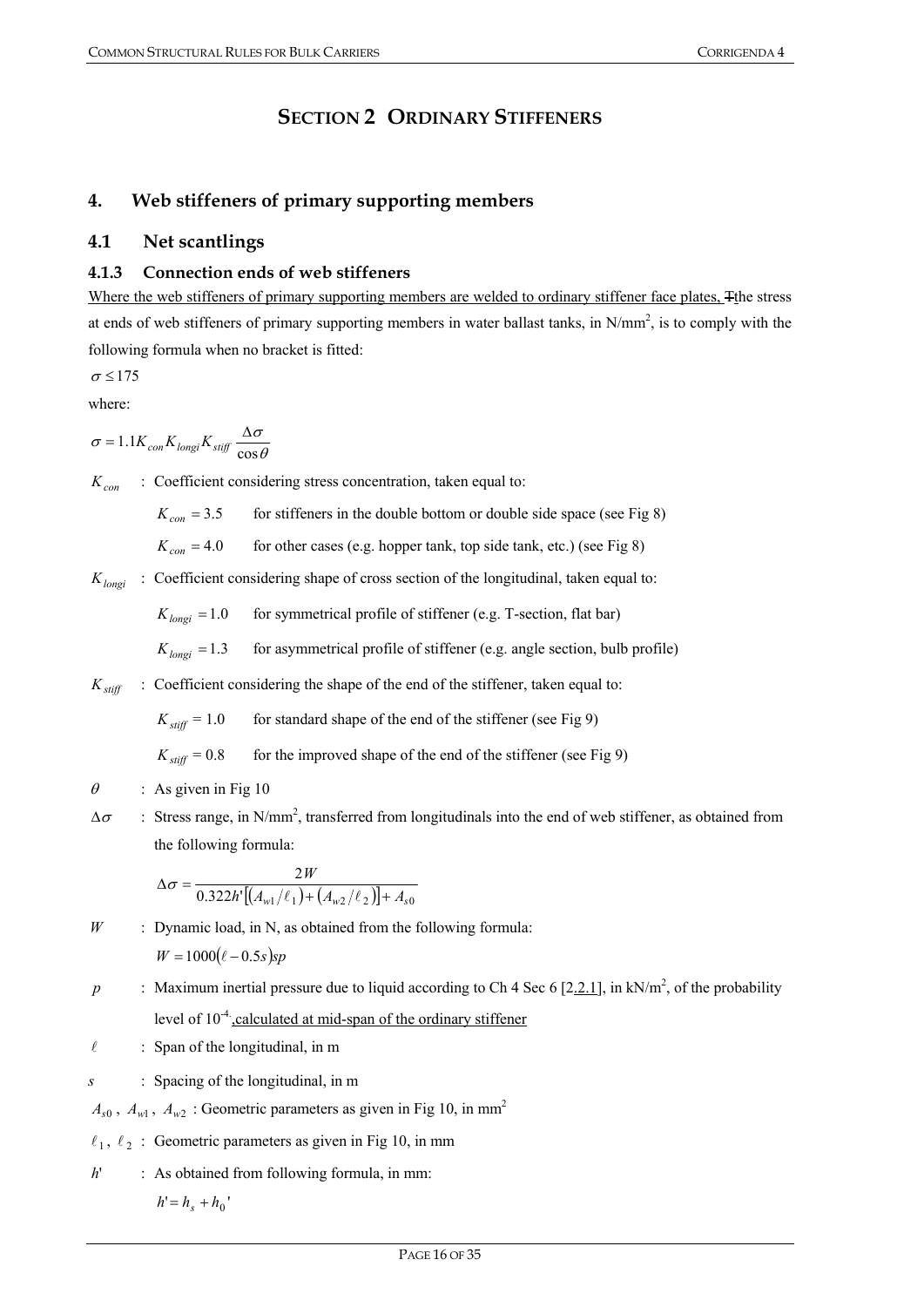- *h<sub>s</sub>* : As given in Fig 10, in mm
- $h_0$ : As obtained from the following formula, in mm

| $h_0' = 0.636b'$     | for $b' \le 150$ |
|----------------------|------------------|
| $h_0$ ' = 0.216b'+63 | for $150 < b'$   |

 $b'$  : Smallest breadth at the end of the web stiffener, in mm, as shown in Fig  $940$ 





Note:

ts: net thickness of the web stiffener, in *mm*.

tw: net thickness of the collar plate, in *mm*.

*Reason for the Rule Clarification:*

This requirement is also based on the net scantling approach. In addition, the application of this requirement and the pressure to be considered is clarified in order to respond to the industry comment.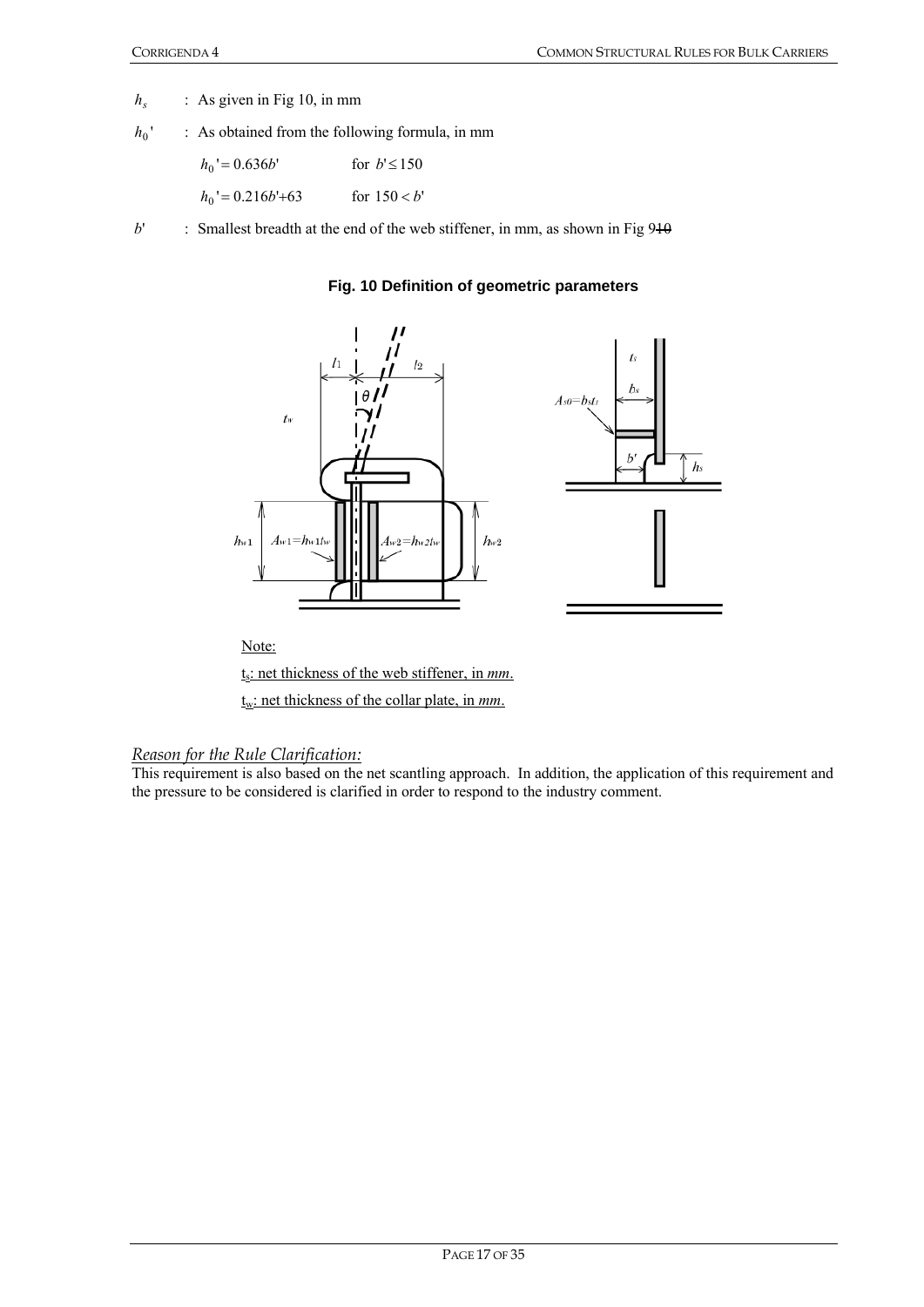## **SECTION 3 BUCKLING & ULTIMATE STRENGTH OF ORDINARY STIFFENERS AND STIFFENED PANELS**

## **3. Buckling criteria of elementary plate panel**

## **3.1 Plates**

## **3.1.2 Verification of elementary plate panel in a transverse section analysis**

Each elementary plate panel is to comply with the following criteria, taking into account the loads defined in [2.1]:

• longitudinally framed plating

$$
\left(\frac{|\sigma_x| \cdot S}{\kappa_x \cdot R_{\text{eff}}}\right)^{e_1} + \left(\frac{|\tau| \cdot S \cdot \sqrt{3}}{\kappa_{\tau} \cdot R_{\text{eff}}}\right)^{e_3} \le 1,0 \quad \text{for stress combination 1 with } \sigma_x = \sigma_n \text{ and } \tau = 0,7 \tau_{SF}
$$
\n
$$
\left(\frac{|\sigma_x| \cdot S}{\kappa_x \cdot R_{\text{eff}}}\right)^{e_1} + \left(\frac{|\tau| \cdot S \cdot \sqrt{3}}{\kappa_{\tau} \cdot R_{\text{eff}}}\right)^{e_3} \le 1,0 \text{ for stress combination 2 with } \sigma_x = 0,7 \sigma_n \text{ and } \tau = \tau_{SF}
$$

• transversely framed plating

$$
\left(\frac{|\sigma_y| \cdot S}{\kappa_y \cdot R_{\text{eff}}}\right)^{e^2} + \left(\frac{|\tau| \cdot S \cdot \sqrt{3}}{\kappa_{\tau} \cdot R_{\text{eff}}}\right)^{e^3} \le 1,0 \text{ for stress combination 1 with } \sigma_y = \sigma_n \text{ and } \tau = 0,7\tau_{SF}
$$
\n
$$
\left(\frac{|\sigma_x| \cdot S}{\kappa_y \cdot R_{\text{eff}}}\right)^{e^2} + \left(\frac{|\tau| \cdot S \cdot \sqrt{3}}{\kappa_{\tau} \cdot R_{\text{eff}}}\right)^{e^3} + \left(\frac{|\sigma_y| \cdot S}{\kappa_{\tau} \cdot R_{\text{eff}}}\right)^{e^3} \le 1,0 \text{ for stress combination 2}
$$

with  $\sigma_y = 0.7 \sigma_n$  and  $\tau = \tau_{SF}$ 

 $\equiv$ 

## *Reason for the Rule Clarification:*

Editorial correction. The index of the compression stress in the fourth formula has to be "y".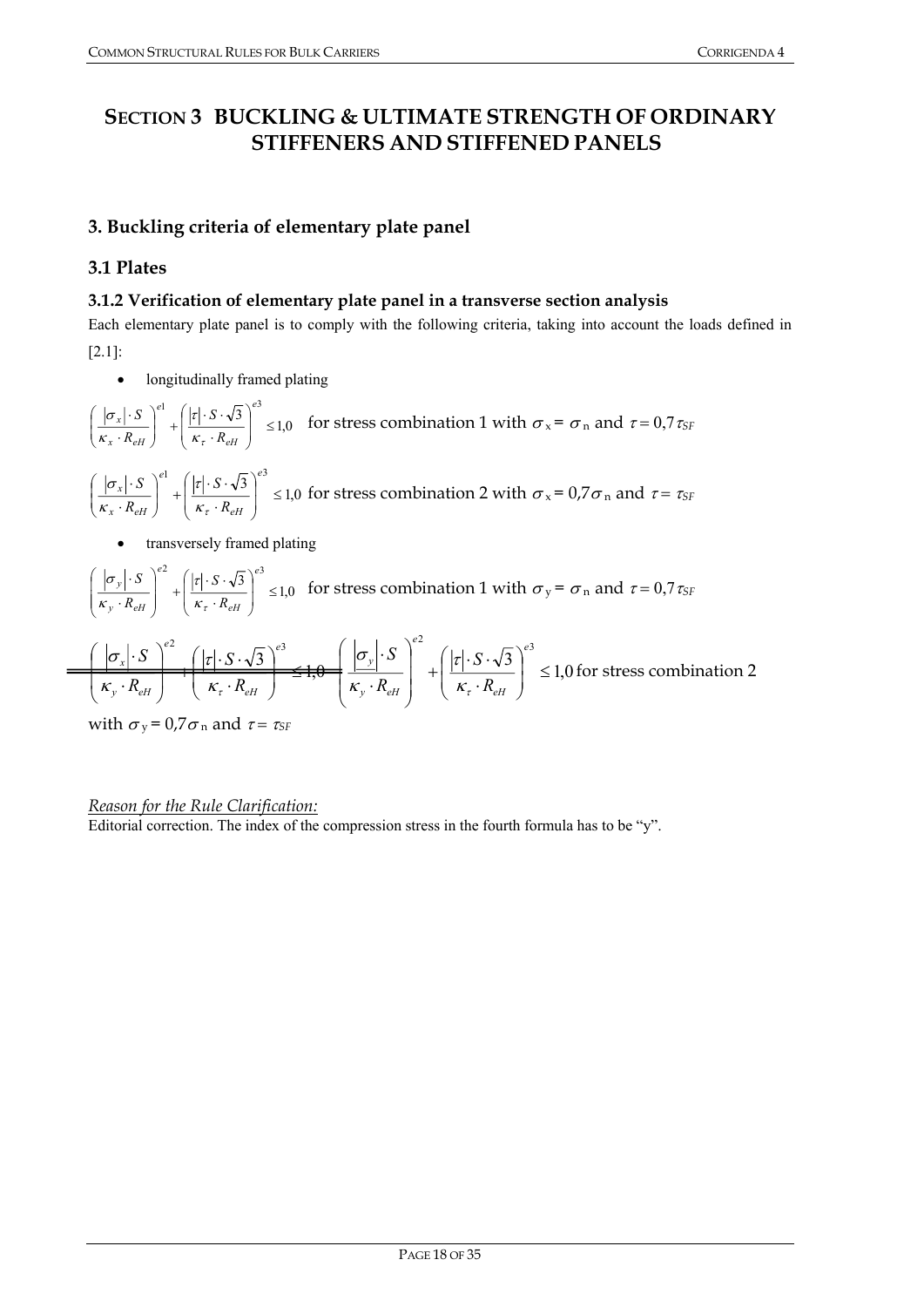## **APPENDIX 1 BUCKLING & ULTIMATE STRENGTH**

## **1. Application of Ch 6, Sec 3**

## **1.3 Additional application to FEM analysis**

#### **1.3.4 Buckling assessment of corrugated bulkhead**

The transverse elementary plate panel (face plate) is to be assessed using the normal stress parallel to the corrugation. The slanted elementary plate panel (web plate) is to be assessed using the combination of normal and shear stresses. The plate panel breadth *b* is to be measured according to Fig 8.

#### **Fig. 8 Measuring** *b* **of corrugated bulkheads**



a) Face plate assessment

#### $F_1 = 1.1$  is to be used

- The buckling load case 1, according to Ch 6, Sec 3, Tab 2, is to be used
- The size of the buckling field to be considered is *b* times  $b \ (\alpha = 1)$
- $w = 1.0$
- The maximum vertical stress in the elementary plate panel is to be considered in applying the criteria
- The plate thickness  $t$  to be considered is the one at the location where the maximum vertical stress occurs
- b) Web plate assessment

#### $F_1 = 1.1$  is to be used

- The buckling load cases 1 and 5, according to Ch 6, Sec 3, Tab 2, are to be used.
- The size of the buckling field to be considered is 2*b* times  $b(a = 2)$
- $W = 1.0$
- The following two stress combinations are to be considered:
	- The maximum vertical stress in the elementary plate panel plus the shear stress and longitudinal stress at the location where maximum vertical stress occurs
	- The maximum shear stress in the elementary plate panel plus the vertical stress and longitudinal stress at the location where maximum shear stress occurs
- The plate thickness *t* to be considered is the one at the location where the maximum vertical/shear stress occurs.

#### *Reason for the Rule Clarification:*

Correction factor F1 is not used for the buckling load cases 1 and 5 specified in Ch 6 Sec 3 Table 2 as mentioned in the second sentences.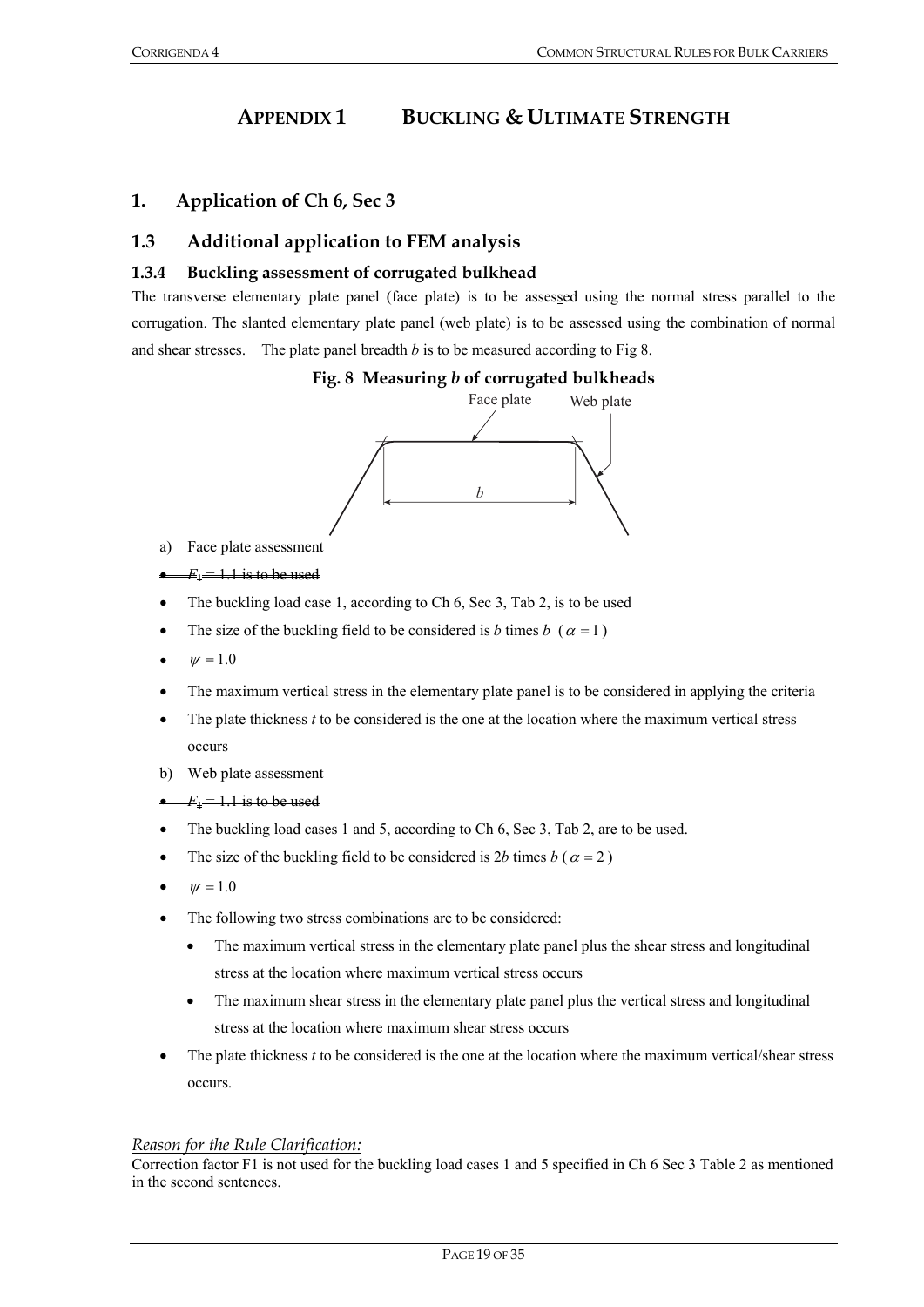## **CHAPTER 7 – DIRECT STRENGTH ANALYSIS**

## **SECTION 4 HOT SPOT STRESS ANALYSIS FOR FATIGUE STRENGTH ASSESSMENT**

## **3. Hot Spot Stress**

## **3.2 Evaluation of hot spot stress**

#### **3.2.1**

The hot spot stress in a very fine mesh is to be obtained using a linear extrapolation. The surface stresses located at 0.5 times and 1.5 times the net plate thickness are to be linearly extrapolated at the hot spot location, as described in Fig 3 and Fig.4.

The principal stress at the hot spot location having an angle with the assumed fatigue crack greater than 45° is to be considered as the hot spot stress.

*Reason for the Rule Clarification:*

Editorial correction is made for the clarification of the stress obtained by FEA.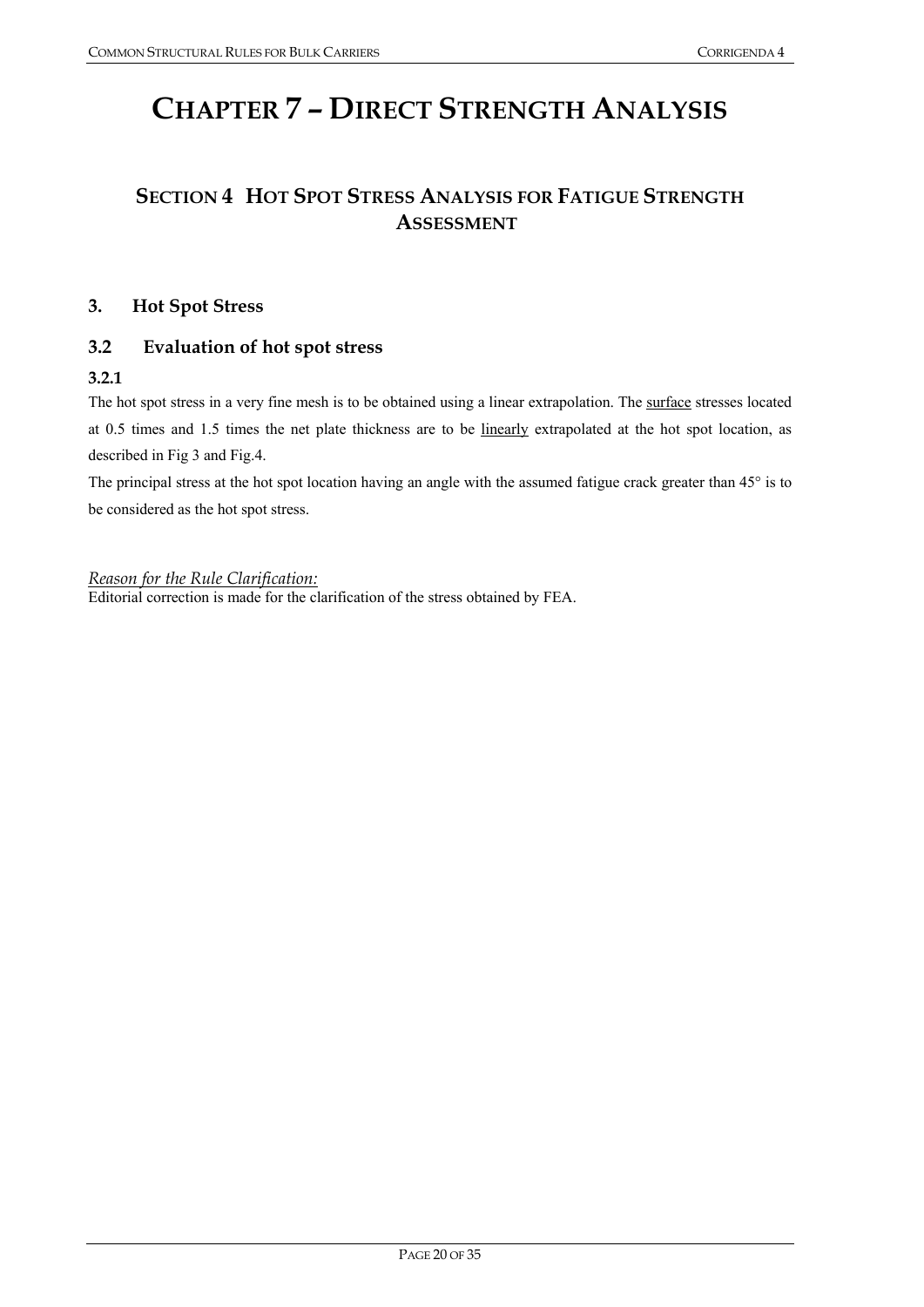## **APPENDIX 2 DISPLACEMENT BASED BUCKLING ASSESSMENT IN FINITE ELEMENT ANALYSIS**

## **2. Displacement method**

## **2.2 Calculation of buckling stresses and edge stress ratios**

## **2.2.3 8-node buckling panel**

Stress displacement relationship for a 8-node buckling panel (compressive stresses are positive)

#### **Fig.2 8-node buckling panel**



*Reason for the Rule Clarification:* This correction is to clarify the figure.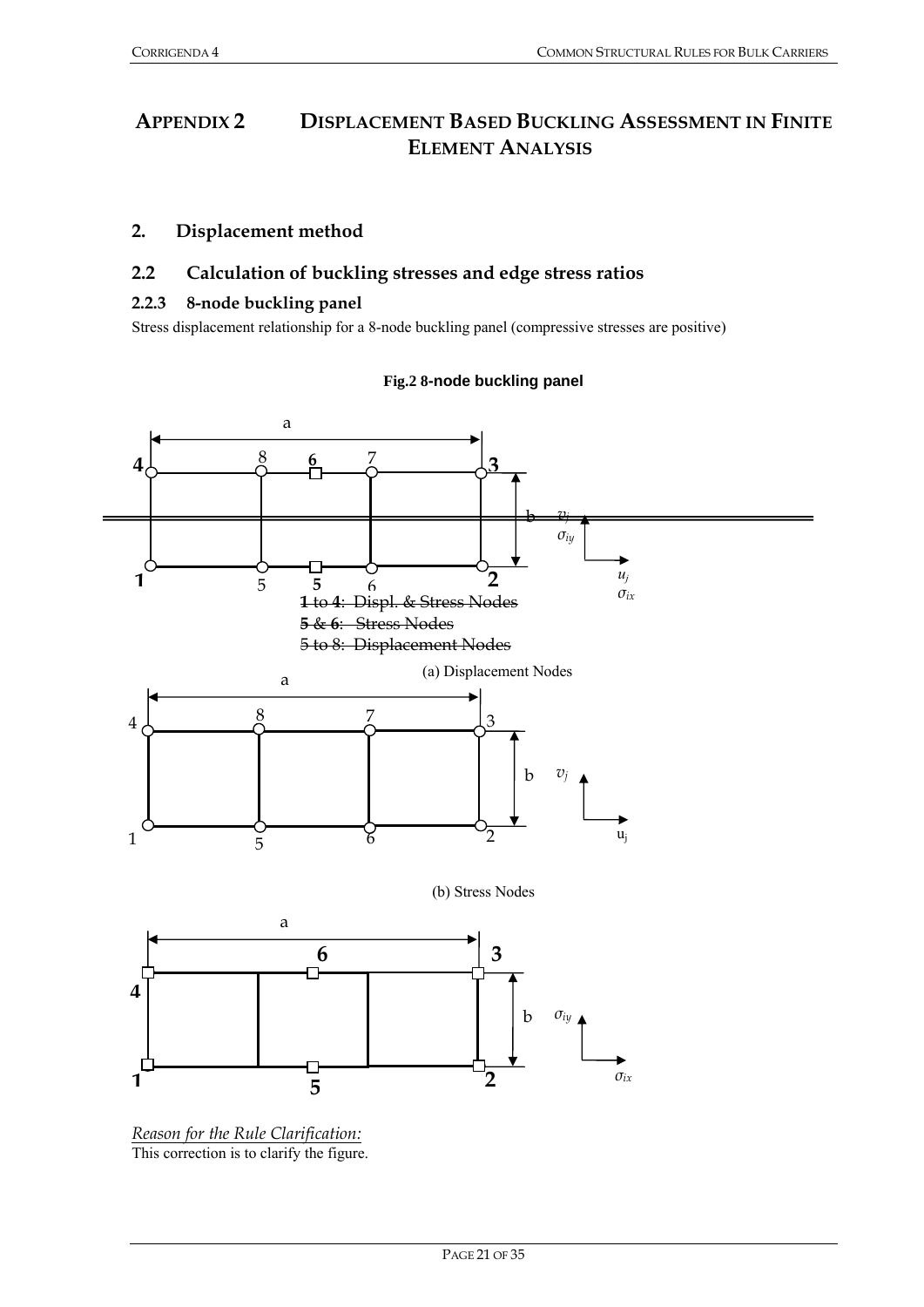## **CHAPTER 8 – FATIGUE CHECK OF STRUCTURAL DETAILS**

## **SECTION 5 STRESS ASSESSMENT OF HATCH CORNERS**

## **2. Nominal stress range**

## **2.1 Nominal stress range due to wave torsional moment**

## **2.1.1**

The nominal stress range, in  $N/mm^2$ , due to cross deck bending induced by wave torsion moments is to be obtained from the following formula:

$$
\Delta \sigma_{WT} = \frac{2}{1000} F_S F_L \frac{Q \cdot B_H}{W_Q}
$$

where:

$$
Q = \frac{1000u}{\left(\frac{B_H + b_s}{12EI_Q} + \frac{2.6B_H}{EA_Q}\right)}
$$

*u* : Displacement of hatch corner in longitudinal direction, in m, taken equal to:

$$
u = \frac{31.2}{1000} \frac{M_{WT} \omega}{I_T E \ DOC}
$$

*DOC* : Deck opening coefficient, taken equal to:

$$
DOC = \frac{L_C B}{\sum_{i=1}^{n} L_{H,i} B_{H,i}}
$$

 $M_{WT}$  : Maximum wave torsional moment, in kN.m, defined in Ch 4, Sec 3, [3.4.1], with  $f_p = 0.5$ 

*F<sub>S</sub>* : Stress correction factor, taken equal to:

$$
F_S=5
$$

*F<sub>L</sub>* : Correction factor for longitudinal position of hatch corner, taken equal to:

$$
F_L = 1.75 \frac{x}{L}
$$
 for  $0.57 \le x/L \le 0.85$   
 $F_L = 1.0$  for  $x/L < 0.57$  and  $x/L > 0.85$ 

- *B<sub>H</sub>* : Breadth of hatch opening, in m
- $W_Q$  : Section modulus of the cross deck about z-axis, in  $m^3$ , including upper stool, near hatch corner (see Fig 2)
- *I<sub>Q</sub>* : Moment of inertia of the cross deck <u>about z-axis</u>, in  $m^4$ , including upper stool, near the hatch corner (see Fig 2)
- $A_Q$  : Shear area of the cross deck, in  $m^2$ , including upper stool, near the hatch corner (see Fig 2)
- $b_S$  : Breadth of remaining deck strip on one side, in *m*, beside the hatch opening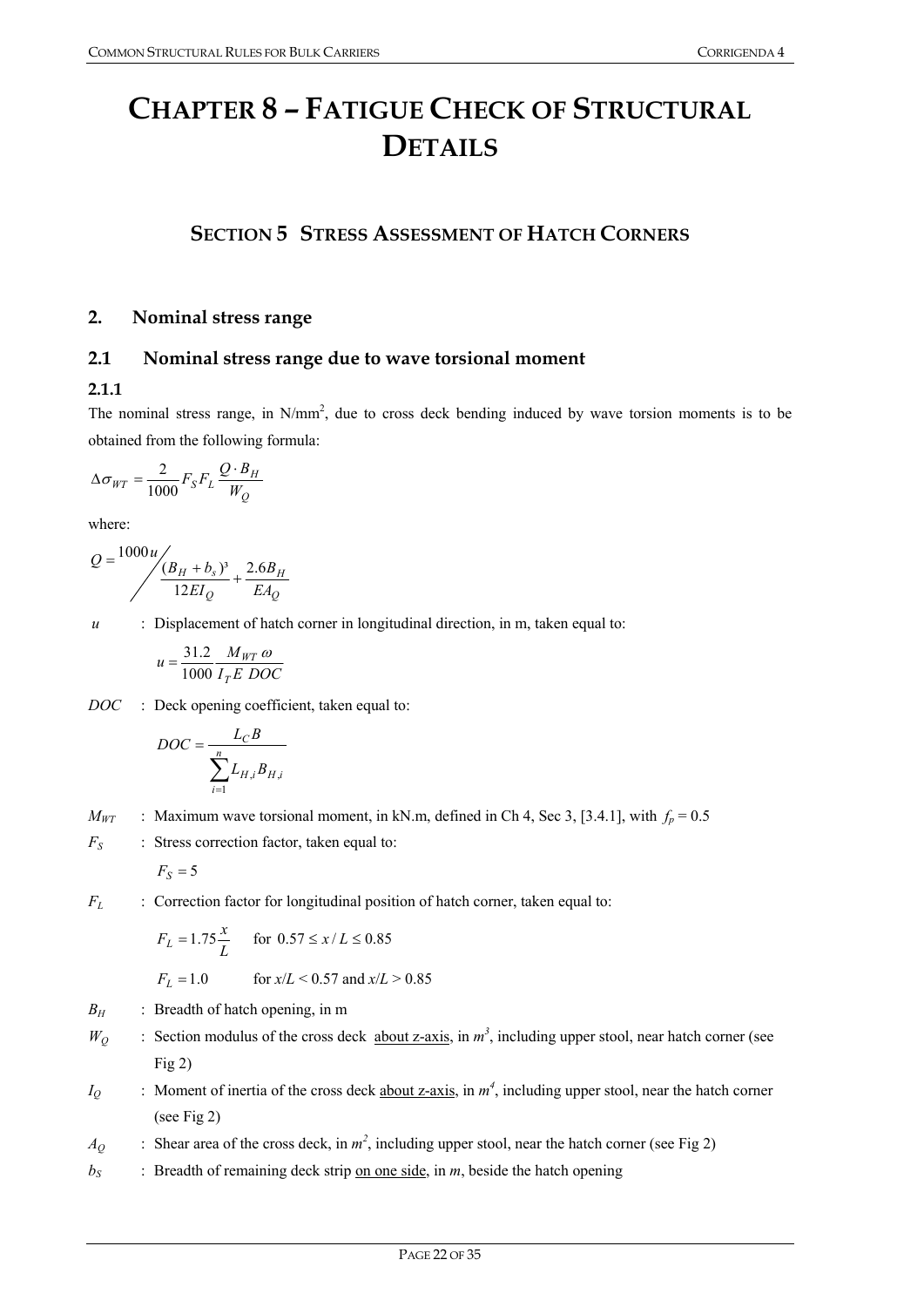- *I<sub>T</sub>* : Torsion moment of inertia of ships cross section, in  $m^4$ , calculated within cross deck area by neglecting upper and lower stool of the bulkhead (see Fig 1). It may be calculated according to App 1
- $\omega$  : Sector coordinate, in m<sup>2</sup>, calculated at the same cross section as  $I_T$  and at the *Y* and *Z* location of the hatch corner (see Fig 1) It may be calculated according to App 1
- $L\mathbf{C}_\text{C}$  : Length of cargo area, in *m*, being the distance between engine room bulkhead and collision bulkhead
- *BH,i* : Breadth of hatch opening of hatch *i*, in m
- *LH,i* : Length of hatch opening of hatch *i*, in m
- *n* : Number of hatches.

Elements to be considered for the determination of *AQ, WQ* and *IQ*

#### *Reason for the Rule Clarification:*

Editorial correction for typo

Editorial corrections of the definition of symbols are made for clarification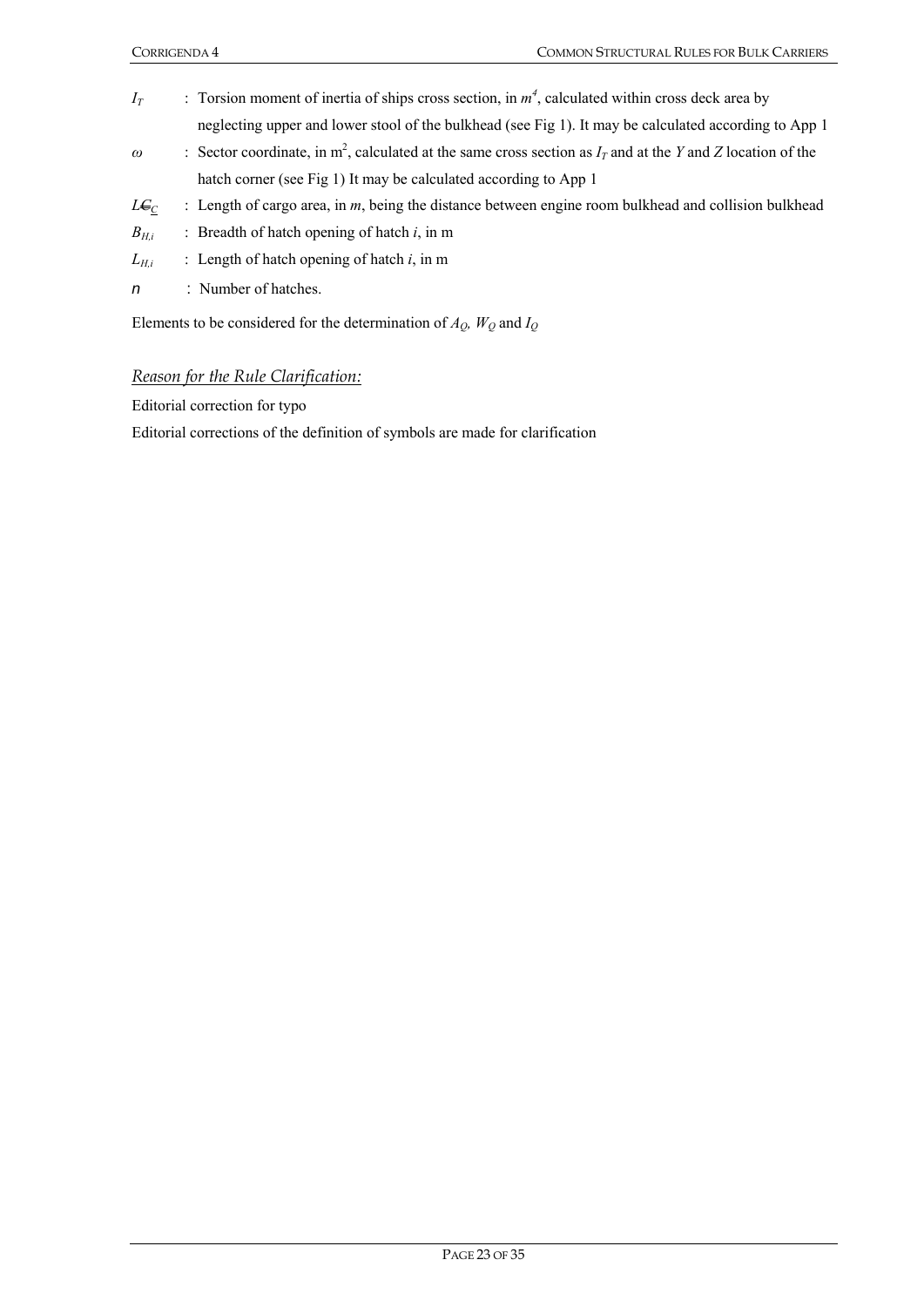## **APPENDIX 1 CROSS SECTIONAL PROPERTIES FOR TORSION**

## **1. Calculation formulae**

## **1.4 Computation of cross sectional properties for the entire cross section**

|                      |                   | <b>Asymmetric cross section:</b>                                                                          |                           |     | <b>Symmetric cross section</b><br>(only half of the section is modeled)                         |
|----------------------|-------------------|-----------------------------------------------------------------------------------------------------------|---------------------------|-----|-------------------------------------------------------------------------------------------------|
| $\boldsymbol{A}$     | $=$               | $\sum A$                                                                                                  | $\boldsymbol{A}$          | $=$ | $2\sum A$                                                                                       |
| $y_{s}$              | $=$               | $\frac{\sum S_z}{\sum A}$                                                                                 |                           | $=$ | $\frac{\sum S_z}{\sum A}$                                                                       |
| $Z_{\rm s}$          | $=$               | $\frac{\sum S_y}{\sum A}$                                                                                 | $Z_{\rm s}$               |     | $\frac{\sum S_y}{\sum A}$                                                                       |
| $I_{\nu}$            | $=$               | $\sum I_y - \sum A z_s^2$                                                                                 | $I_u$                     |     | = $2(\sum I_y - \sum A z_s^2)$                                                                  |
| $I_{\tau}$           | $\qquad \qquad =$ | $\sum I_z - \sum A y_s^2$                                                                                 | $I_z$                     |     | = $2(\sum I_z - \sum A y_s^2)$                                                                  |
| $I_{yz}$             | $=$               | $\sum I_{yz} - \sum A y_s z_s$                                                                            |                           |     |                                                                                                 |
| $I_{\tau}$           | $=$               | $\sum_{i=1}^{5} \sum_{i=1}^{3} \sum_{j=1}^{3} + \sum_{i=1}^{5} (2A_{yi} \Phi_i)$                          | $I_{\tau}$                | $=$ | $2\left \sum_{i=3}^{s} \frac{t^3}{3} + \sum_{i \text{ odd}} \left(2A_{yi} \Phi_i\right)\right $ |
| $\omega_0$           |                   | $\frac{\sum S_{\omega}}{\sum A}$                                                                          |                           |     |                                                                                                 |
| $I_{\omega}$         | $=$               | $\sum I_{\omega y} - \sum A y_s \omega_0$                                                                 | $I_{\mathit{oy}}$         | $=$ | $2\sum I_{\omega y}$                                                                            |
| $I_{\omega z}$       | $=$               | $\sum I_{\omega z} - \sum A z_s \omega_0$                                                                 |                           |     |                                                                                                 |
| $y_{M}$              | $=$               | $I_{\omega z} I_z - I_{\omega y} I_{yz}$<br>$I_y I_z - I_{yz}^2$                                          |                           |     |                                                                                                 |
| $z_{M}$              | $=$               | $I_{\mathit{ox}}$ $I_{\mathit{yz}}$ $ I_{\mathit{oy}}$ $I_{\mathit{y}}$<br>$\frac{1}{I_y I_z - I_{yz}^2}$ | $z_{M}$                   | $=$ | $-\frac{I_{\omega y}}{I_z}$                                                                     |
| $\frac{1}{\sqrt{2}}$ |                   | $=\sum I_{\omega} - \sum A \omega_0^2 + z_m I_{\omega y} - y_m I_{\omega z}$                              | $\pm_{\overline{\omega}}$ |     | $\frac{2\sum I_{\omega}+z_m I_{\omega}}{2\pi}$                                                  |
|                      |                   | $I_{\omega}$ = $\sum I_{\omega} - \sum A \omega_0^2 + z_M I_{\omega} - y_M I_{\omega}$                    |                           |     | $I_{\omega}$ = $2\sum I_{\omega} + z_M I_{\omega}$                                              |

 $I_y$ ,  $I_z$ ,  $I_{yz}$  are to be computed with relation to the centre of gravity.

 $S = S_x$ ,  $S_y$ ,  $S_\omega$ ,  $I_\omega$ ,  $I_{\omega y}$  and  $I_{\omega z}$ ,  $I_{\overline{\omega}}$  are to be computed with relation to shear centre *M* 

The sector-coordinate  $\omega$  has to be transformed with respect to the location of the shear centre *M*. For cross sections of type **A**,  $\omega_0$  is to be added to each  $\omega_i$  and  $\omega_k$  as defined in [1.3]

For cross sections of type **B** and **C**,  $\Delta\omega$  can be calculated as follows:

 $-\omega$ <sub>*O*</sub> =  $z_M(y_i)$   $-y_M(z_i)$   $\Delta \omega_i = z_M y_i$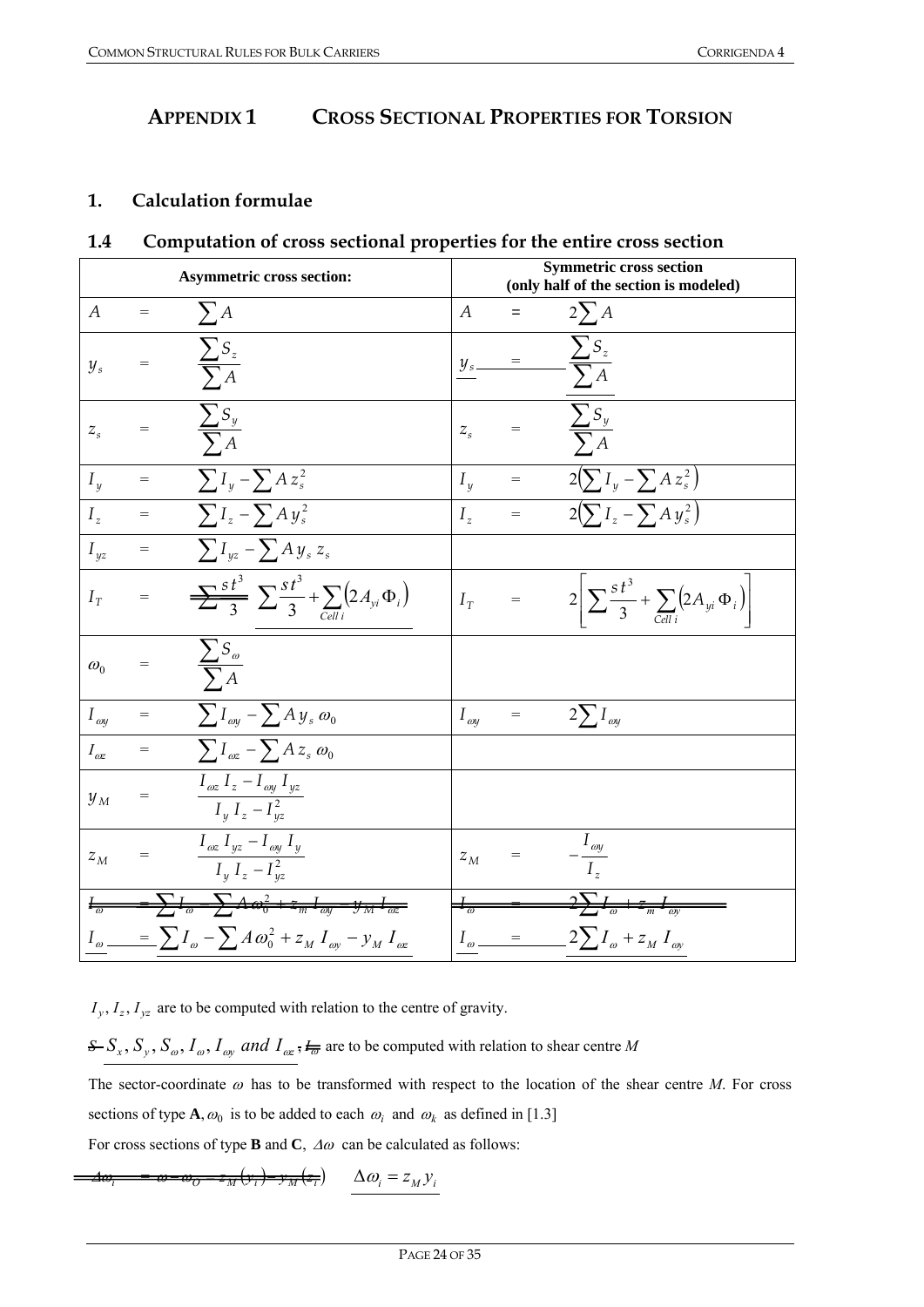where:

- $\omega$ <sup>o</sup>: Calculated sector co-ordinate with respect to the centre of the coordinate system (O) selected for the calculation according to the formulae for  $\omega_k$  given in [1.3]
- <sup>ω</sup> : Transformed sector co-ordinate with respect to shear centre *M*
- $y_M$ ,  $z_M$ : Distance between shear centre *M* and centre of the coordinate system B.

The transformed values of  $\omega$  can be obtained by adding  $\Delta\omega$  to the values of  $\omega$ <sub>O</sub> obtained according to the formulae in [1.3].

The transformed value for  $\omega$  is to be equal to zero at intersections of the cross section with the line of symmetry (centreline for ship-sections).

#### *Reason for the Rule Clarification:*

Editorial correction and clarification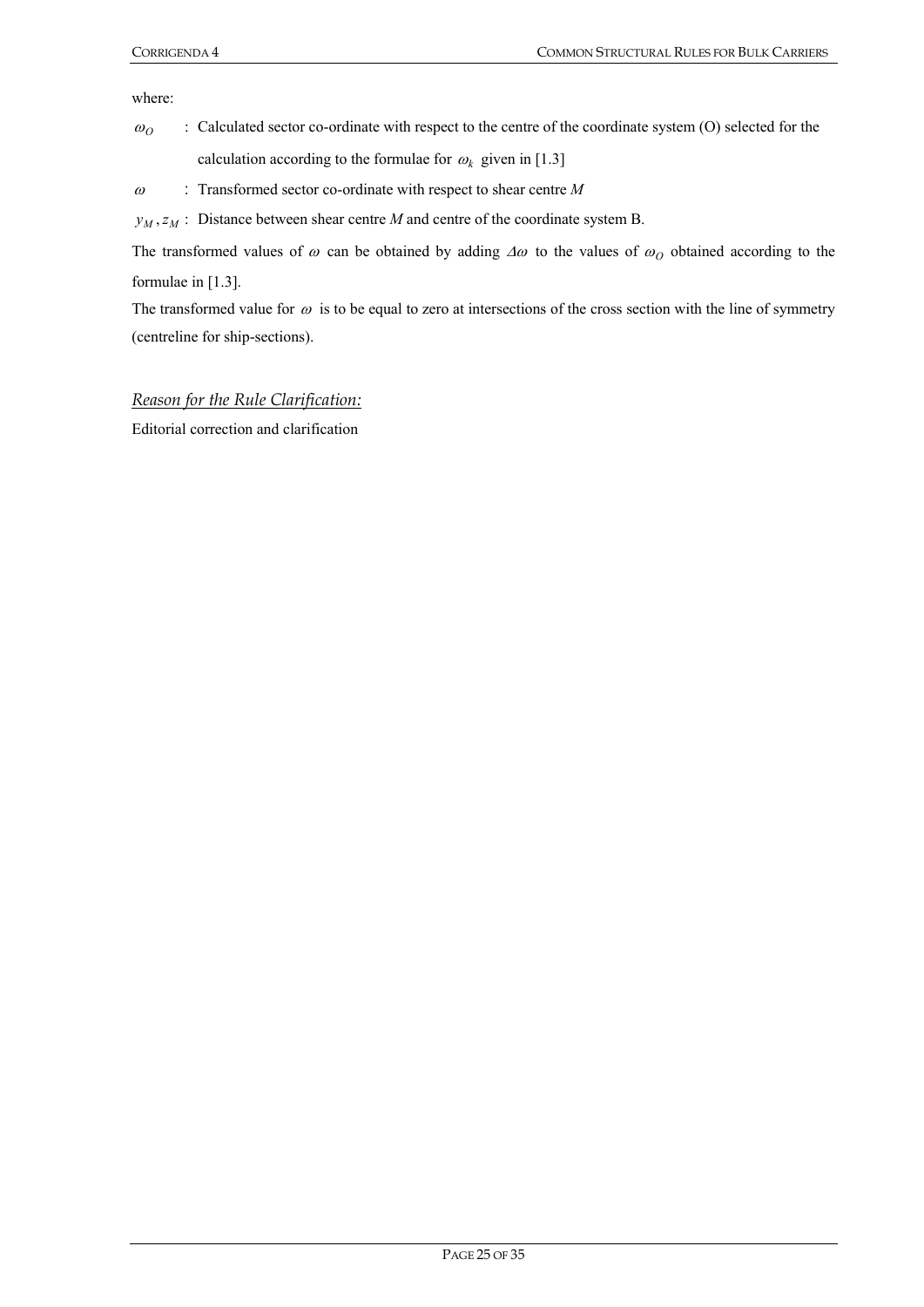## **CHAPTER 9 – OTHER STRUCTURES**

## **SECTION 3 MACHINERY SPACE**

## **2. Double bottom**

## **2.1 Arrangement**

### **2.1.8 Floors stiffeners**

In addition to the requirements in Ch 3, Sec 6, floors are to have web stiffeners sniped at the ends and spaced not more than approximately 1 m apart.

The section modulus of web stiffeners is to be not less than 1.2 times that required in Ch 6, Sec 2,  $\frac{[4]}{[4]}\frac{4.1.2}{[4.1.2]}$ 

## *Reason for the Rule Clarification:*

Editorial correction of the reference number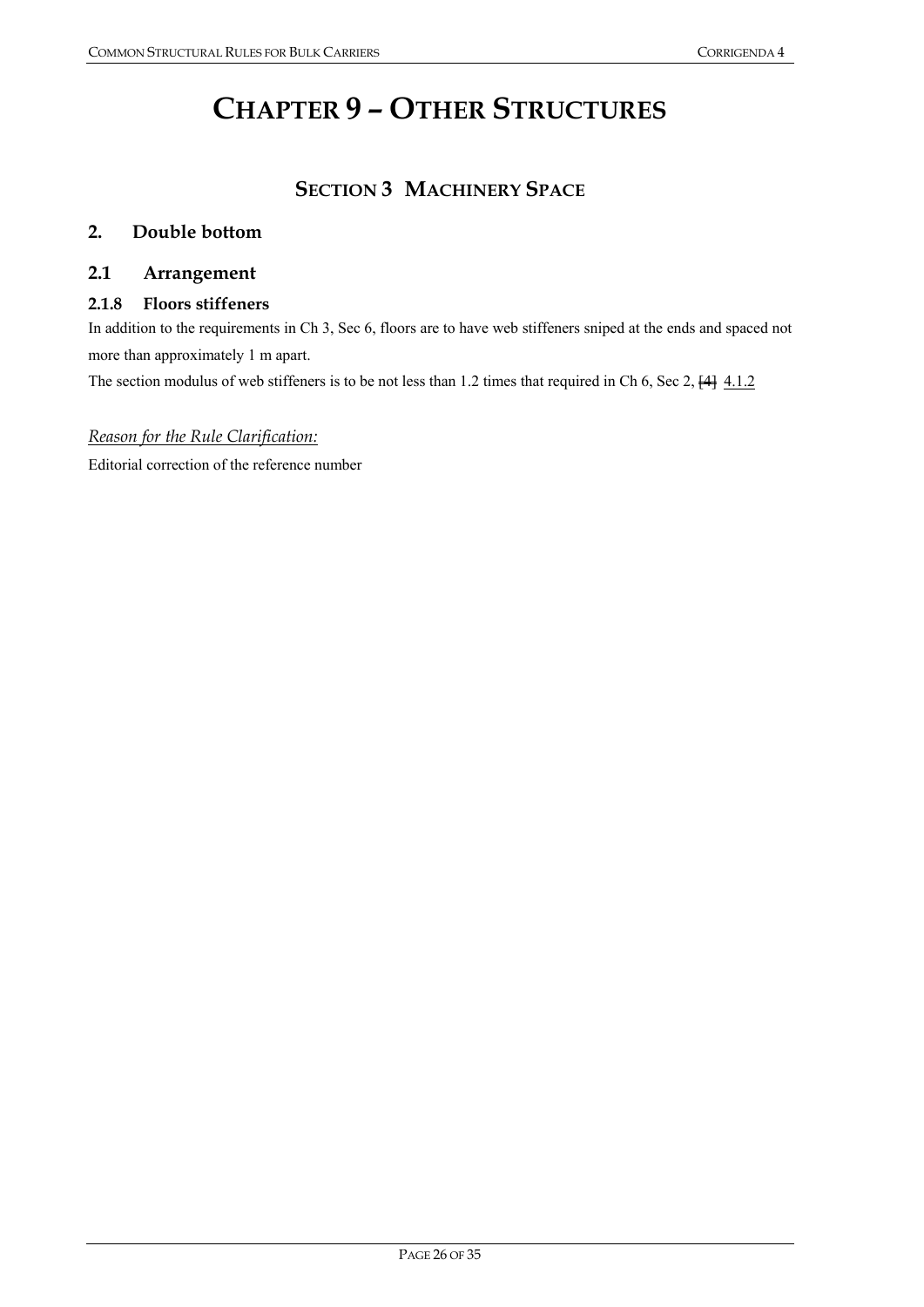## **CHAPTER 10 – HULL OUTFITTING**

## **SECTION 3 EQUIPMENT**

## **2. Equipment number**

## **2.1 Equipment number**

|                  |                               |                         | Table 1:                   | <b>Equipment</b>                   |                   |                 |         |  |
|------------------|-------------------------------|-------------------------|----------------------------|------------------------------------|-------------------|-----------------|---------|--|
|                  | <b>Equipment number</b>       |                         | <b>Stockless anchors</b>   | Stud link chain cables for anchors |                   |                 |         |  |
|                  | <b>EN</b><br>$A < E N \leq B$ | $N^{(1)}$               | <b>Mass per</b><br>anchor, | <b>Total</b><br>length, in m       |                   | Diameter, in mm |         |  |
| $\boldsymbol{A}$ | B                             |                         | in kg                      |                                    | Grade 1           | Grade 2         | Grade 3 |  |
| 50               | 70                            | 2                       | 180                        | 220.0                              | 14.0              | 12.5            |         |  |
| 70               | 90                            | $\overline{2}$          | 240                        | 220.0                              | 16.0              | 14.0            |         |  |
| 90               | 110                           | $\overline{2}$          | 300                        | 247.5                              | 17.5              | 16.0            |         |  |
| 110              | 130                           | $\overline{2}$          | 360                        | 247.5                              | 19.0              | 17.5            |         |  |
| 130              | $\overline{150}$              | $\overline{2}$          | 420                        | 275.0                              | 20.5              | 17.5            |         |  |
| 150              | 175                           | $\overline{2}$          | 480                        | 275.0                              | 22.0              | 19.0            |         |  |
| 175              | 205                           | $\overline{2}$          | 570                        | 302.5                              | 24.0              | 20.5            |         |  |
| 205              | 240                           | 3                       | 660                        | 302.5                              | 26.0              | 22.0            | 20.5    |  |
| 240              | 280                           | 3                       | 780                        | 330.0                              | 28.0              | 24.0            | 22.0    |  |
| 280              | 320                           | $\overline{3}$          | 900                        | 357.5                              | 30.0              | 26.0            | 24.0    |  |
| 320              | 360                           | $\overline{3}$          | 1020                       | 357.5                              | 32.0              | 28.0            | 24.0    |  |
| 360              | 400                           | $\overline{3}$          | 1140                       | 385.0                              | 34.0              | 30.0            | 26.0    |  |
| 400              | 450                           | $\overline{3}$          | 1290                       | 385.0                              | 36.0              | 32.0            | 28.0    |  |
| 450              | 500                           | $\overline{3}$          | 1440                       | 412.5                              | 38.0              | 34.0            | 30.0    |  |
| 500              | 550                           | $\overline{3}$          | 1590                       | 412.5                              | 40.0              | 34.0            | 30.0    |  |
| $\overline{550}$ | 600                           | $\overline{3}$          | 1740                       | 440.0                              | 42.0              | 36.0            | 32.0    |  |
| $\overline{600}$ | 660                           | $\overline{3}$          | 1920                       | 440.0                              | 44.0              | 38.0            | 34.0    |  |
| 660              | 720                           | $\overline{3}$          | 2100                       | 440.0                              | 46.0              | 40.0            | 36.0    |  |
| 720              | 780                           | $\overline{3}$          | 2280                       | 467.5                              | 48.0              | 42.0            | 36.0    |  |
| 780              | 840                           | $\overline{\mathbf{3}}$ | 2460                       | 467.5                              | 50.0              | 44.0            | 38.0    |  |
| 840              | 910                           | $\overline{3}$          | 2640                       | 467.5                              | 52.0              | 46.0            | 40.0    |  |
| 910              | 980                           | $\overline{3}$          | 2850                       | 495.0                              | $\overline{54.0}$ | 48.0            | 42.0    |  |
| 980              | 1060                          | $\overline{3}$          | 3060                       | 495.0                              | $\frac{1}{56.0}$  | 50.0            | 44.0    |  |
| 1060             | 1140                          | $\overline{3}$          | 3300                       | 495.0                              | 58.0              | 50.0            | 46.0    |  |
| 1140             | 1220                          | $\overline{3}$          | 3540                       | 522.5                              | 60.0              | 52.0            | 46.0    |  |
| 1220             | 1300                          | $\overline{3}$          | 3780                       | 522.5                              | 62.0              | 54.0            | 48.0    |  |
| 1300             | 1390                          | $\overline{\mathbf{3}}$ | 4050                       | 522.5                              | 64.0              | 56.0            | 50.0    |  |
| 1390             | 1480                          | $\overline{3}$          | 4320                       | 550.0                              | 66.0              | 58.0            | 50.0    |  |
| 1480             | 1570                          | $\overline{3}$          | 4590                       | 550.0                              | 68.0              | 60.0            | 52.0    |  |
| 1570             | 1670                          | $\overline{\mathbf{3}}$ | 4890                       | 550.0                              | 70.0              | 62.0            | 54.0    |  |
| 1670             | 1790                          | $\overline{3}$          | 5250                       | 577.5                              | 73.0              | 64.0            | 56.0    |  |
| 1790             | 1930                          | $\overline{3}$          | 5610                       | 577.5                              | 76.0              | 66.0            | 58.0    |  |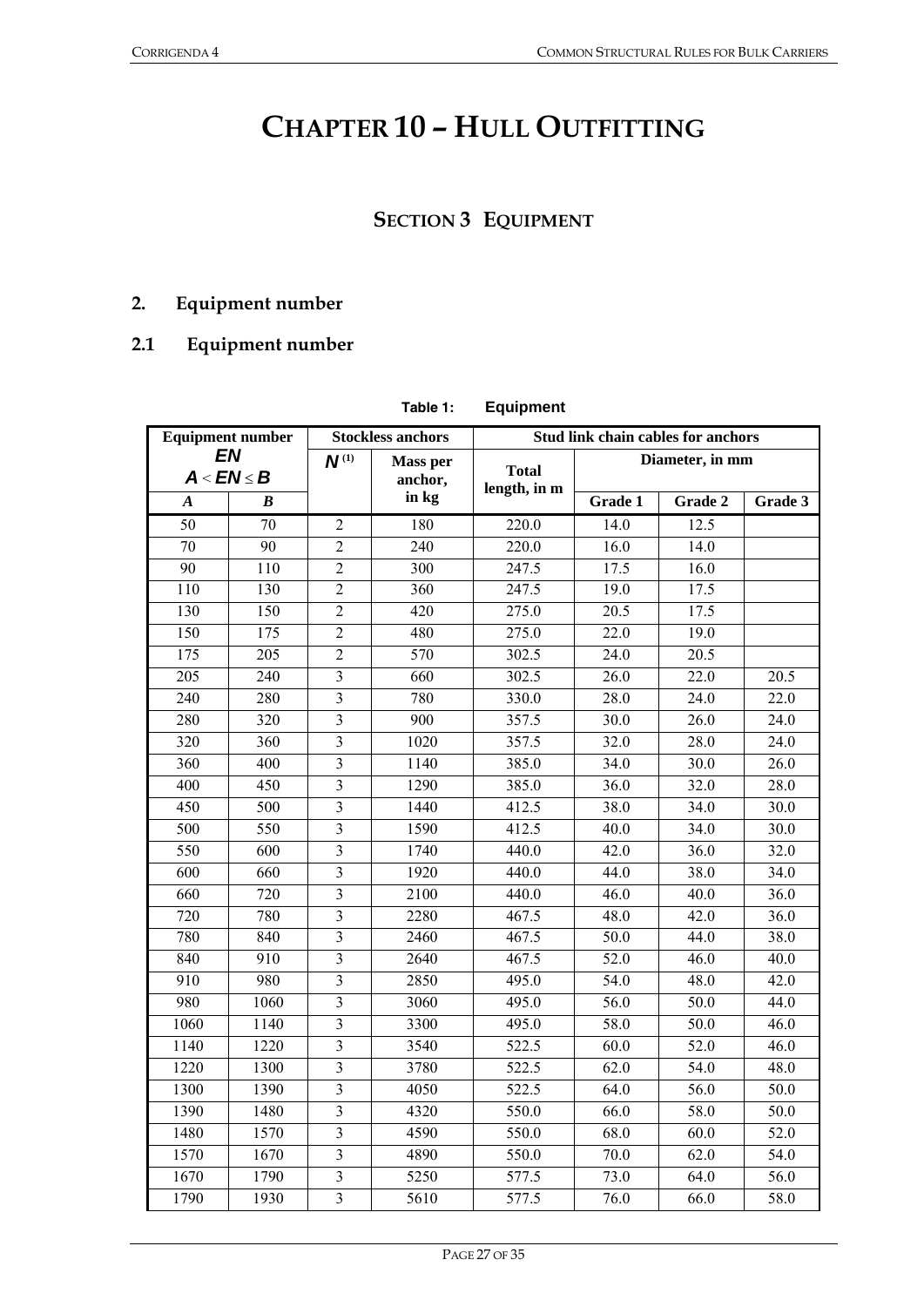|                       | <b>Equipment number</b>       |                         | <b>Stockless anchors</b>   | Stud link chain cables for anchors |                   |                     |                   |
|-----------------------|-------------------------------|-------------------------|----------------------------|------------------------------------|-------------------|---------------------|-------------------|
|                       | <b>EN</b><br>$A < E N \leq B$ | $N^{(1)}$               | <b>Mass per</b><br>anchor, | <b>Total</b>                       |                   | Diameter, in mm     |                   |
| $\boldsymbol{A}$      | $\boldsymbol{B}$              |                         | in kg                      | length, in m                       | Grade 1           | Grade 2             | Grade 3           |
| 1930                  | 2080                          | 3                       | 6000                       | 577.5                              | 78.0              | 68.0                | 60.0              |
| 2080                  | 2230                          | 3                       | 6450                       | 605.0                              | $\overline{81.0}$ | 70.0                | 62.0              |
| 2230                  | 2380                          | $\overline{3}$          | 6900                       | 605.0                              | 84.0              | 73.0                | 64.0              |
| 2380                  | 2530                          | $\overline{3}$          | 7350                       | 605.0                              | 87.0              | 76.0                | 66.0              |
|                       |                               |                         |                            |                                    |                   |                     |                   |
| 2530                  | 2700                          | $\overline{3}$          | 7800                       | 632.5                              | 90.0              | 78.0                | 68.0              |
| 2700                  | 2870                          | $\overline{3}$          | 8300                       | 632.5                              | 92.0              | 81.0                | $\overline{70.0}$ |
| 2870                  | 3040                          | $\overline{3}$          | 8700                       | 632.5                              | 95.0              | 84.0                | 73.0              |
| 3040                  | 3210                          | $\overline{3}$          | 9300                       | 660.0                              | 97.0              | 84.0                | $\overline{76.0}$ |
| 3210                  | 3400                          | $\overline{3}$          | 9900                       | 660.0                              | 100.0             | 87.0                | 78.0              |
| 3400                  | 3600                          | 3                       | 10500                      | 660.0                              | 102.0             | 90.0                | 78.0              |
| 3600                  | 3800                          | 3                       | 11100                      | 687.5                              | 105.0             | 92.0                | 81.0              |
| 3800                  | 4000                          | $\overline{3}$          | 11700                      | 687.5                              | 107.0             | 95.0                | 84.0              |
| 4000                  | 4200                          | $\overline{3}$          | 12300                      | 687.5                              | 111.0             | $\frac{97.0}{97.0}$ | 87.0              |
| 4200                  | 4400                          | $\overline{3}$          | 12900                      | 715.0                              | 114.0             | 100.0               | 87.0              |
| 4400                  | 4600                          | $\overline{\mathbf{3}}$ | 13500                      | 715.0                              | 117.0             | 102.0               | 90.0              |
| 4600                  | 4800                          | 3                       | 14100                      | 715.0                              | 120.0             | 105.0               | 92.0              |
| 4800                  | 5000                          | $\overline{3}$          | 14700                      | 742.5                              | 122.0             | 107.0               | 95.0              |
| 5000                  | 5200                          | 3                       | 15400                      | 742.5                              | 124.0             | 111.0               | 97.0              |
| 5200                  | 5500                          | 3                       | 16100                      | 742.5                              | 127.0             | 111.0               | 97.0              |
| 5500                  | 5800                          | $\mathfrak{Z}$          | 16900                      | 742.5                              | 130.0             | 114.0               | 100.0             |
| 5800                  | 6100                          | 3                       | 17800                      | $\frac{742.5}{7}$                  | 132.0             | 117.0               | 102.0             |
| 6100                  | 6500                          | 3                       | 18800                      | 742.5                              |                   | 120.0               | 107.0             |
| 6500                  | 6900                          | $\mathfrak{Z}$          | 20000                      | 770.0                              |                   | 124.0               | 111.0             |
| 6900                  | 7400                          | $\overline{3}$          | 21500                      | 770.0                              |                   | 127.0               | 114.0             |
| 7400                  | 7900                          | $\overline{3}$          | 23000                      | 770.0                              |                   | 132.0               | 117.0             |
| 7900                  | 8400                          | 3                       | 24500                      | 770.0                              |                   | 137.0               | 122.0             |
| 8400                  | 8900                          | $\overline{3}$          | 26000                      | 770.0                              |                   | 142.0               | 127.0             |
| 8900                  | 9400                          | $\overline{3}$          | 27500                      | 770.0                              |                   | 147.0               | 132.0             |
| 9400                  | 10000                         | $\overline{3}$          | 29000                      | 770.0                              |                   | 152.0               | 132.0             |
| 10000                 | 10700                         | $\overline{3}$          | 31000                      | 770.0                              |                   |                     | 137.0             |
| 10700                 | 11500                         | 3                       | 33000                      | 770.0                              |                   |                     | 142.0             |
| 11500                 | 12400                         | $\overline{3}$          | 35500                      | 770.0                              |                   |                     | 147.0             |
| 12400                 | 13400                         | 3                       | 38500                      | 770.0                              |                   |                     | 152.0             |
| 13400                 | 14600                         | $\overline{3}$          | 42000                      | 770.0                              |                   |                     | 157.0             |
| 14600                 | 16000                         | $\overline{3}$          | 46000                      | 770.0                              |                   |                     | 162.0             |
| $^{(1)}$ See [3.2.4]. |                               |                         |                            |                                    |                   |                     |                   |

## **2.1.2**

The equipment number *EN* is to be obtained from the following formula:

 $EN = \Delta \frac{2}{3} \frac{2}{3} + 2 h B + 0.1 A$ 

where:.

<sup>Δ</sup> : Moulded displacement of the ship, in t, to the summer load waterline

*h* : Effective height, in m, from the summer load waterline to the top of the uppermost house, to be obtained in accordance with the following formula:

 $h = a + \sum h_n$ 

When calculating h, sheer and trim are to be disregarded

*a* : Freeboard amidships from the summer load waterline to the upper deck, in m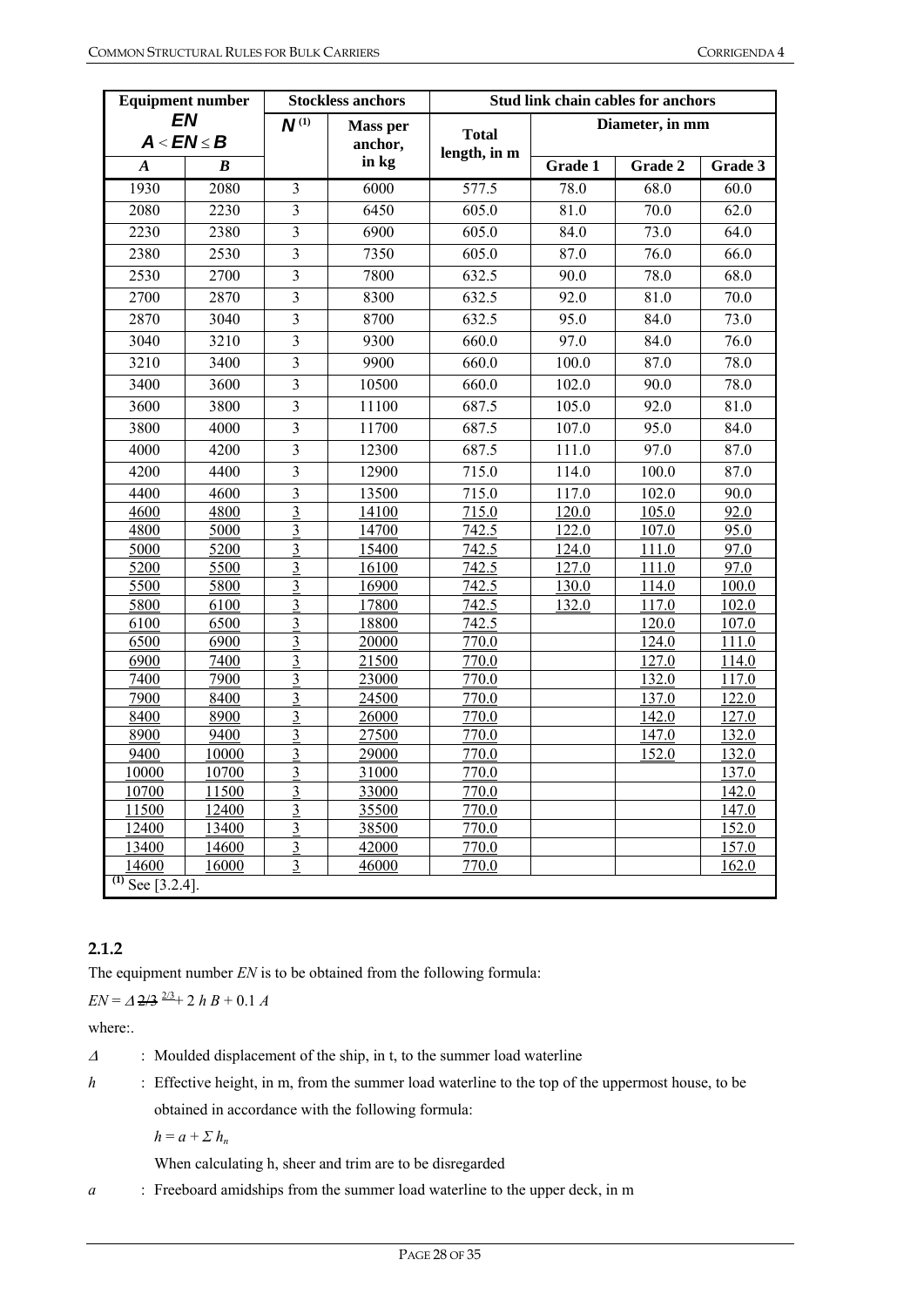- *h<sub>n</sub>* : Height, in m, at the centreline of tier "*n*" of superstructures or deckhouses having a breadth greater than *B/*4. Where a house having a breadth greater than *B/*4 is above a house with a breadth of *B/*4 or less, the upper house is to be included and the lower ignored
- *A* : Area, in  $m^2$ , in profile view, of the parts of the hull, superstructures and houses above the summer load waterline which are within the length *L* and also have a breadth greater than *B*/4

Fixed screens or bulwarks 1.5 m or more in height are to be regarded as parts of houses when determining *h* and *A*. In particular, the hatched area shown in Fig 1 is to be included.

The height of hatch coamings and that of any deck cargo, such as containers, may be disregarded when determining *h* and *A*.

## **3.7 Windlass**

### **3.7.9 Forces in the securing devices of windlasses due to green sea loads**

Forces in the bolts, chocks and stoppers securing the windlass to the deck are to be calculated by considering the green sea loads specified in [3.7.8].

The windlass is supported by *N* bolt groups, each containing one or more bolts (see also Fig 3).

The axial force  $R_i$  in bolt group (or bolt) *i*, positive in tension, is to be obtained, in kN, from the following formulae:

• 
$$
R_{xi} = P_x h_{xi} A_i + I_x
$$
  
 $R_{yi} = P_x h x_i A_i / I_x$ 

• 
$$
R_{yi} = P_y H_{yi} A_i + I_y
$$
  $\underline{R_{yi} = P_y h y_i A_i / I_y}$ 

$$
\bullet \qquad R_i = R_{xi} + R_{yi} - R_{si}
$$

where:

- *Px* : Force, in kN, acting normal to the shaft axis
- *Py* : Force, in kN, acting parallel to the shaft axis, either inboard or outboard, whichever gives the greater force in bolt group *i*
- *H h* : Shaft height, in cm, above the windlass mounting
- $x_i, y_i$  : *X* and *Y* co-ordinates, in cm, of bolt group *i* from the centroid of all *N* bolt groups, positive in the direction opposite to that of the applied force
- $A_i$  : Cross-sectional area, in cm<sup>2</sup>, of all bolts in group *I*
- *Ix, Iy* : Inertias, for *N* bolt groups, equal to:

$$
I_x = \sum A_i x_i^2
$$
  

$$
I_y = \sum A_i y_i^2
$$

 $R_i = R_{si}$ : Static reaction force, in kN, at bolt group *i*, due to weight of windlass.

Shear forces  $F_{xi}$ ,  $F_{yi}$  applied to the bolt group *i*, and the resultant combined force  $F_i$  are to be obtained, in kN, from the following formulae:

 $F_{xi} = (P_x - a g M) / N$   $F_{xi} = (P_x - a g M) / N$ 

• 
$$
F_{yi} = (P_y - \alpha g M) / N
$$

• 
$$
F_i = (F_{xi}^2 + F_{yi}^2)^{0.5}
$$

where:

*α* : Coefficient of friction, to be taken equal to 0.5

- *M* : Mass, in *t*, of windlass
- *N* : Number of bolt groups.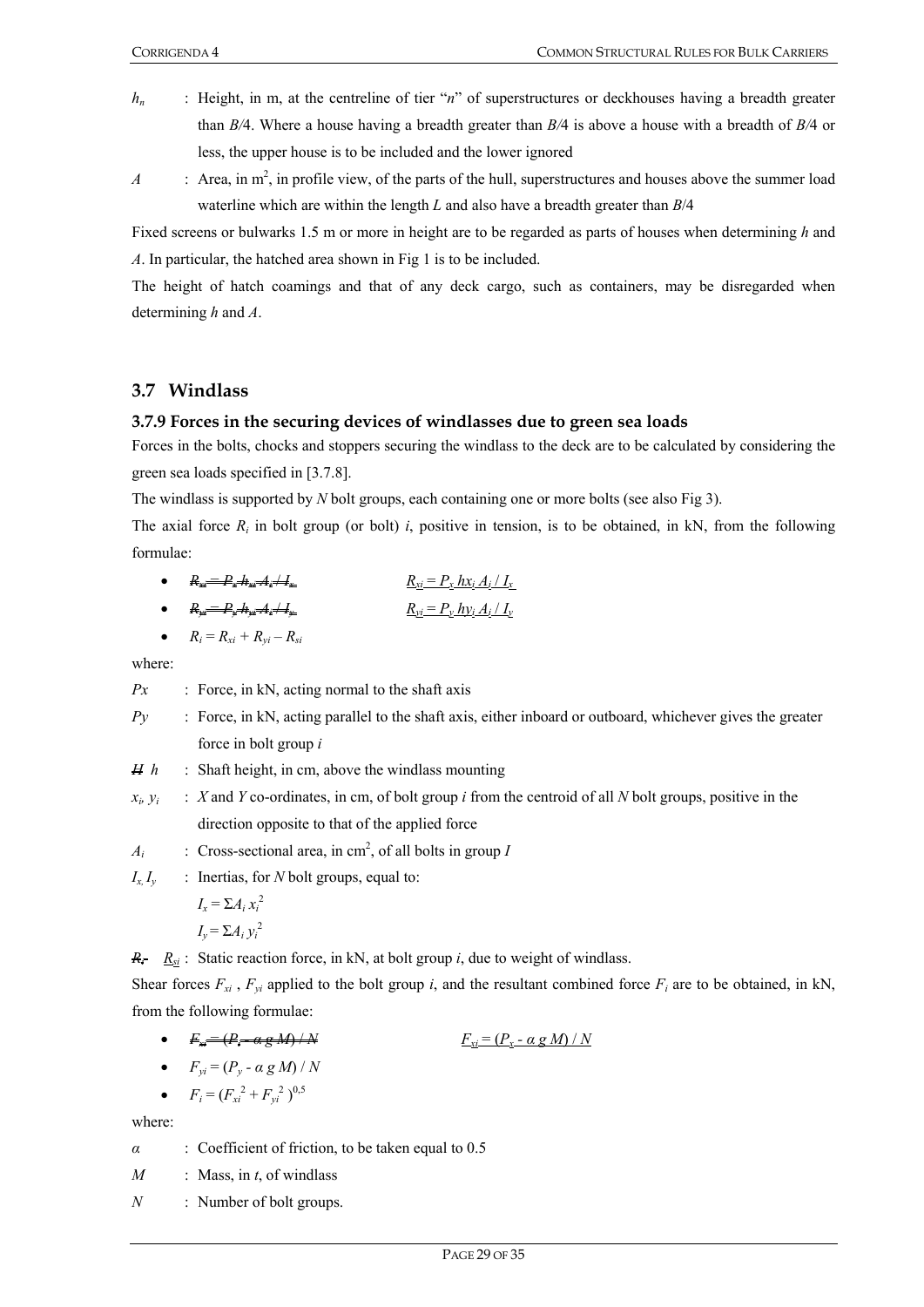Axial tensile and compressive forces and lateral forces calculated according to these requirements are also to be considered in the design of the supporting structure.

## *Reason for the Rule Clarification:*

Editorial correction – correction of error in formula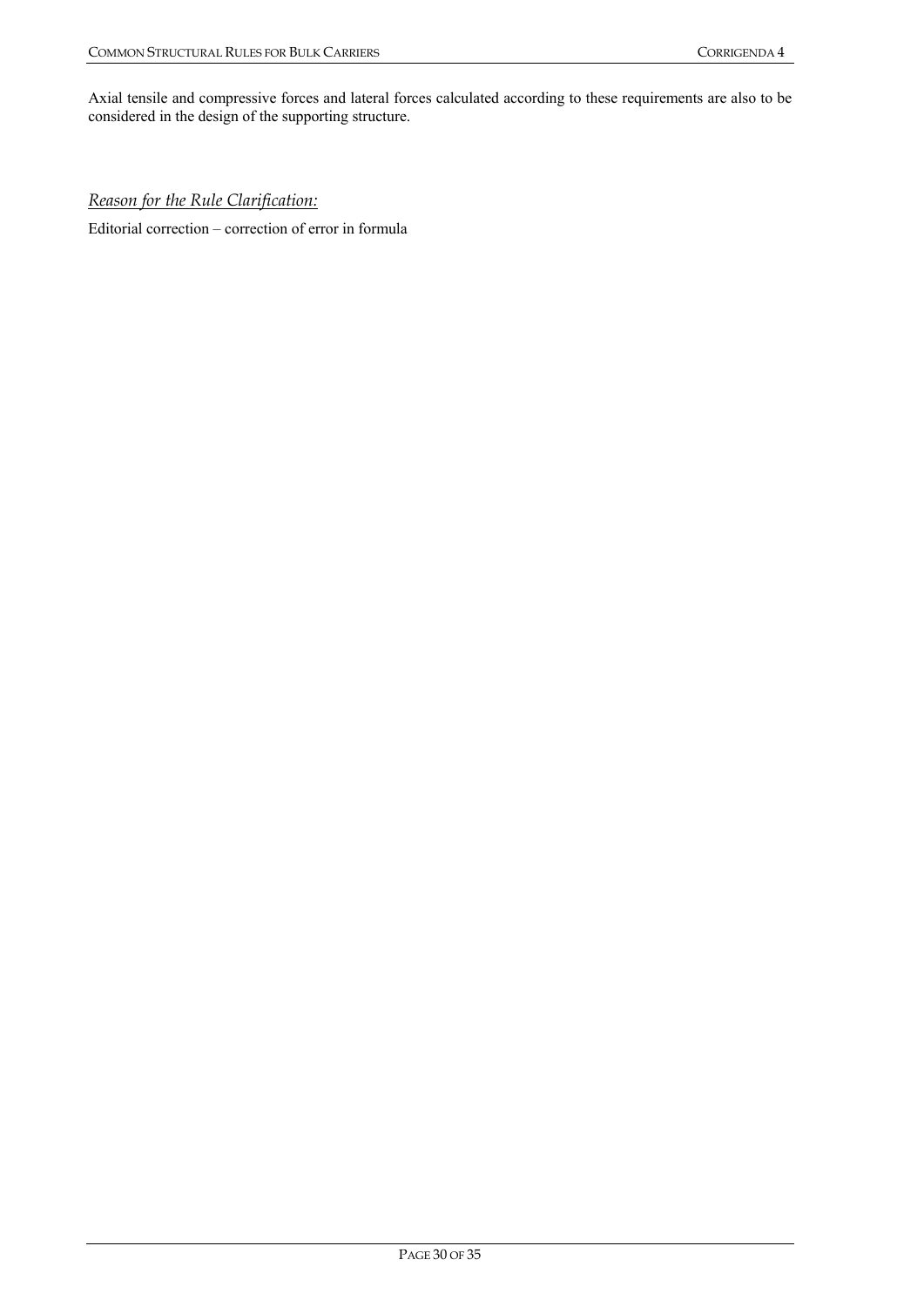## **CHAPTER 11 – CONSTRUCTION AND TESTING**

## **SECTION 1 CONSTRUCTION**

## **1. Structural details**

## **1.2 Cold forming**

### **1.2.1**

For cold forming (bending, flanging, beading) of plates the minimum average bending radius is to be not less than  $3t$  ( $t =$  gross plate thickness as-built thickness).

In order to prevent cracking, flame cutting flash or sheering burrs are to be removed before cold forming. After cold forming all structural components and, in particular, the ends of bends (plate edges) are to be examined for cracks. Except in cases where edge cracks are negligible, all cracked components are to be rejected. Repair welding is not permissible.

| <b>Detail</b>                                              | <b>Standard</b>                                                                                                                                                                                                                                           | Limit           | <b>Remarks</b>                                                                      |
|------------------------------------------------------------|-----------------------------------------------------------------------------------------------------------------------------------------------------------------------------------------------------------------------------------------------------------|-----------------|-------------------------------------------------------------------------------------|
| Alignment of butt welds                                    | $a \leq 0.15t$<br>strength<br>$a \leq 0.2t$<br>other                                                                                                                                                                                                      | $a \leq 3.0$ mm |                                                                                     |
| Alignment of fillet welds<br>$\mathbf{f}_a$<br>$t_1 < t_2$ | Strength and higher tensile steel<br>a)<br>$a \le t_1/4$ measured on the median<br>$a \le (5t_1 - 3t_2) / 6$ measured on the<br>heel line<br>b) Other<br>$a \le t_1 / 2$ measured on the median<br>$a \le (2 t_1 - t_2) / 2$ measured on the<br>heel line |                 | Where $t_2$ is less than $t_1$ ,<br>then $t_2$ should be<br>substituted for $t_1$ . |
| Alignment of fillet welds                                  | Strength and higher tensile steel<br>a)<br>$a \le t_1 / 3$ measured on the median                                                                                                                                                                         |                 |                                                                                     |

**Table 1 Alignment** (*t, t1*, and *t2*: as-built thickness)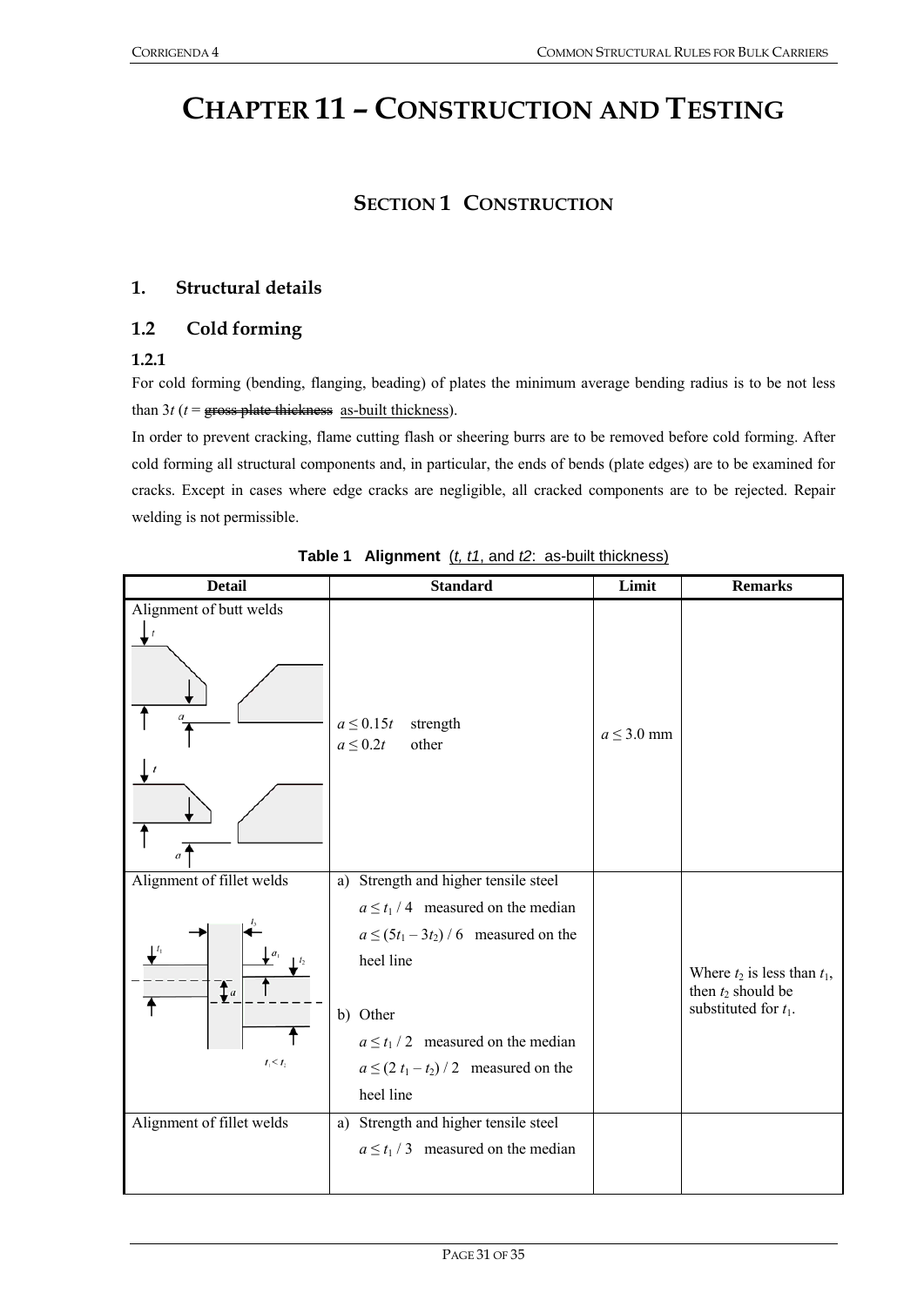| <b>Detail</b>                                                                                                                                                                               | <b>Standard</b>                                                                                                                                                                             | Limit        | <b>Remarks</b> |  |  |
|---------------------------------------------------------------------------------------------------------------------------------------------------------------------------------------------|---------------------------------------------------------------------------------------------------------------------------------------------------------------------------------------------|--------------|----------------|--|--|
|                                                                                                                                                                                             | b) Other<br>$a \le t_1 / 2$ measured on the heel line                                                                                                                                       |              |                |  |  |
| Note:                                                                                                                                                                                       | "strength" means the following elements: strength deck, inner bottom, bottom, lower stool, lower part of<br>transverse bulkhead, bilge hopper and side frames of single side bulk carriers. |              |                |  |  |
| Alignment of face plates of T<br>longitudinal<br>Ť,                                                                                                                                         | $a \leq 0.04b$ strength                                                                                                                                                                     | $a = 8.0$ mm |                |  |  |
| Alignment of height of T-bar,<br>L-angle bar or bulb                                                                                                                                        | $a \leq 0.15$ t for primary supporting<br>members<br>for ordinary stiffeners<br>$a \leq 0.2 t$                                                                                              | $3.0$ mm     |                |  |  |
| Alignment of panel stiffener<br>$\rightarrow \downarrow \downarrow \leftarrow$<br>Note:                                                                                                     | $d\!\leq\!L$ / 50                                                                                                                                                                           |              |                |  |  |
| "strength" means the following elements: strength deck, inner bottom, bottom, lower stool, lower part of<br>transverse bulkhead, bilge hopper and side frames of single side bulk carriers. |                                                                                                                                                                                             |              |                |  |  |

*Reason for the Rule Clarification:* Editorial correction for clarification of the thickness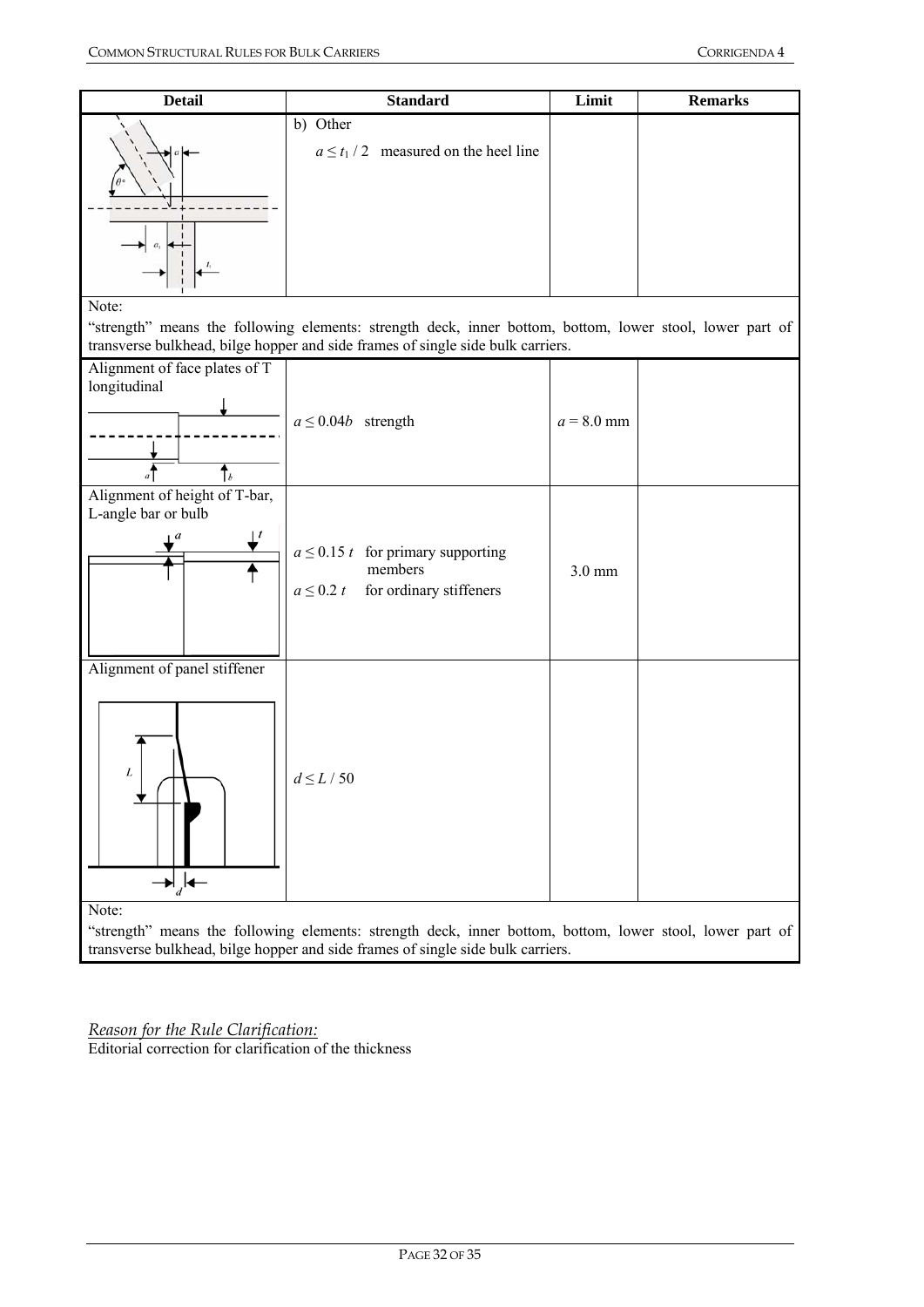## **SECTION 2 WELDING**

## **2. Types of welded connection**

## **2.2 Butt welding**

### **2.2.2 Welding of plates with difference thicknesses**

In the case of welding of plates with a difference in gross thickness as-built thickness equal to or greater than 4 mm, the thicker plate is normally to be tapered. The taper has to have a length of not less than 3 times the difference in gross thickness as-built thickness.

*Reason for the Rule Clarification:*

Editorial correction for clarification of the thickness

## **2.6 Fillet welds**

#### **2.6.1 Kinds and size of fillet welds and their applications**

Kinds and size of fillet welds for as-built thickness of abutting plating up to 50 mm are classed into 5 categories as given in Tab 1 and their application to hull construction is to be as required by Tab 2.

In addition, for zones "*a*" and "*b*" of side frames as shown in Ch 3, Sec 6, Fig 19, the weld throats are to be respectively 0.44*t* and 0.4*t*, where *t* is as-built thickness of the thinner of two connected members.

| Category                                                                      | <b>Kinds of fillet</b><br>welds | As-built gross<br>thickness of abutting<br>plate, $t$ , in mm $^{(1)}$ | Leg length of fillet<br>weld, in mm $^{(2)}$ | Length of<br>fillet welds, in<br>mm | Pitch, in<br>mm |
|-------------------------------------------------------------------------------|---------------------------------|------------------------------------------------------------------------|----------------------------------------------|-------------------------------------|-----------------|
| F <sub>0</sub>                                                                | Double<br>continuous weld       | $\boldsymbol{t}$                                                       | 0.7t                                         |                                     |                 |
|                                                                               | Double                          | $t \leq 10$                                                            | $0.5t + 1.0$                                 |                                     |                 |
| F1                                                                            | continuous weld                 | $10 \le t < 20$                                                        | $0.4t + 2.0$                                 |                                     |                 |
|                                                                               |                                 | $20 \leq t$                                                            | $0.3t + 4.0$                                 |                                     |                 |
|                                                                               |                                 | $t \leq 10$                                                            | $0.4t + 1.0$                                 |                                     |                 |
| F2                                                                            | Double<br>continuous weld       | $10 \le t < 20$                                                        | $0.3t + 2.0$                                 |                                     |                 |
|                                                                               |                                 | $20 \leq t$                                                            | $0.2t + 4.0$                                 |                                     |                 |
|                                                                               |                                 | $t \leq 10$                                                            | $0.3t + 1.0$                                 |                                     |                 |
| F3                                                                            | Double<br>continuous weld       | $10 \le t < 20$                                                        | $0.2t + 2.0$                                 |                                     |                 |
|                                                                               |                                 | $20 \leq t$                                                            | $0.1t + 4.0$                                 |                                     |                 |
|                                                                               |                                 | $t \leq 10$                                                            | $0.5t + 1.0$                                 |                                     |                 |
| F4                                                                            | Intermittent weld               | $10 \le t < 20$                                                        | $0.4t + 2.0$                                 | 75                                  | 300             |
|                                                                               |                                 | $20 \leq t$                                                            | $0.3t + 4.0$                                 |                                     |                 |
| <i>t</i> is as-built thickness of the thinner of two connected members<br>(1) |                                 |                                                                        |                                              |                                     |                 |

|  |  | Table 1 Categories of fillet welds |
|--|--|------------------------------------|
|--|--|------------------------------------|

(2) Leg length of fillet welds is made fine adjustments corresponding to the corrosion addition  $t_c$  specified in Ch 3, Sec 3, Tab 1 as follows:

 $+ 1.0$  mm for  $t_C > 5$ 

+ 0.5 mm for  $5 \ge t_c > 4$  5  $\ge t_c > 4$ 

$$
-0.5 \text{ mm} \quad \text{for } \overline{t_C} \leq 3
$$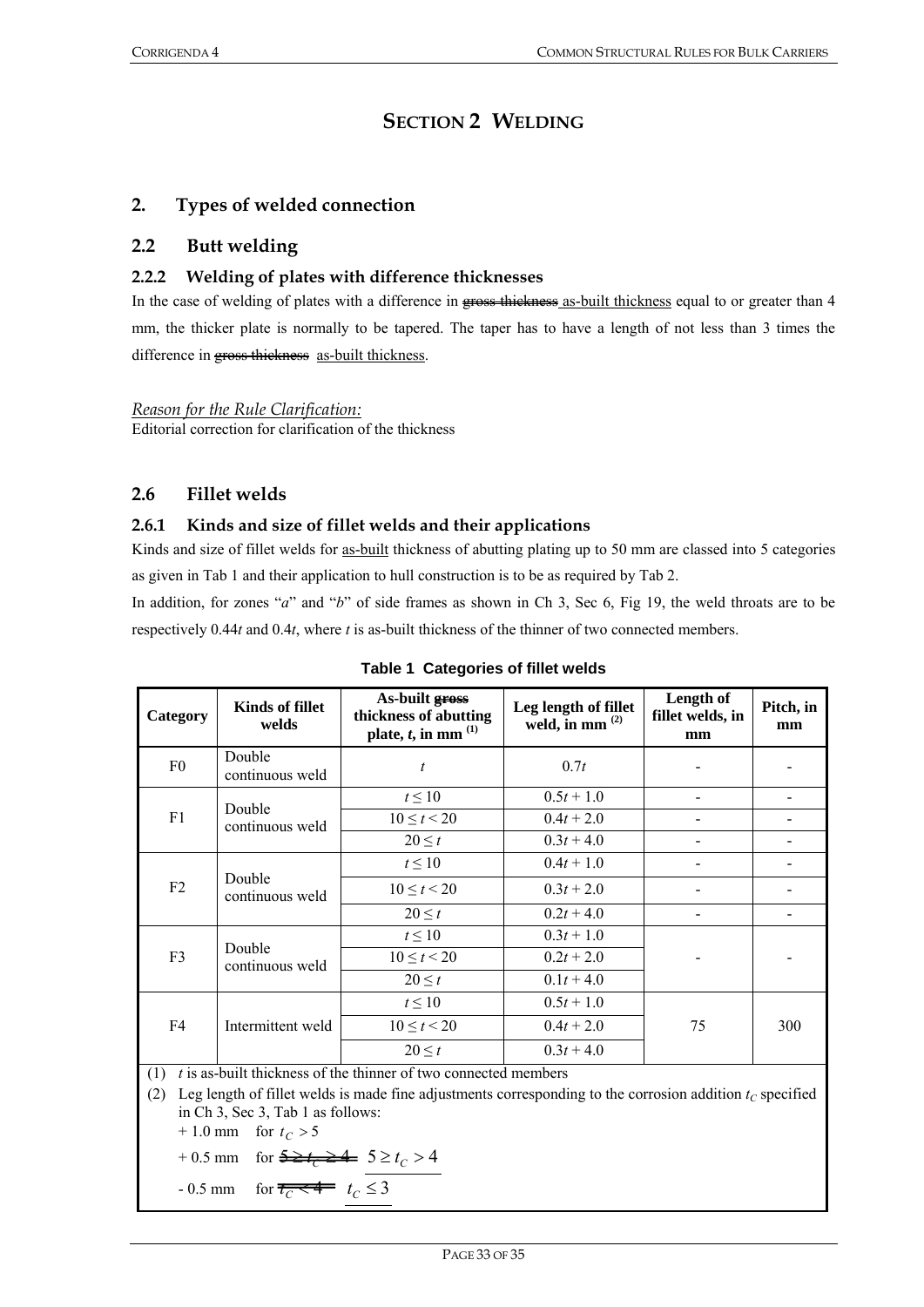| <b>Hull</b> area                                         | <b>Connection</b>                                                  |             |                                                                           |                                                        | Category                                    |  |
|----------------------------------------------------------|--------------------------------------------------------------------|-------------|---------------------------------------------------------------------------|--------------------------------------------------------|---------------------------------------------|--|
|                                                          | <b>Of</b><br>To                                                    |             |                                                                           |                                                        |                                             |  |
|                                                          | Watertight plate                                                   |             | Boundary plating                                                          |                                                        |                                             |  |
|                                                          | Brackets at ends of members                                        |             |                                                                           |                                                        | F1                                          |  |
|                                                          |                                                                    |             | Deep tank bulkheads                                                       |                                                        | F3                                          |  |
|                                                          | Ordinary stiffener                                                 |             | Cut-out in way of primary supporting members                              |                                                        | F <sub>2</sub>                              |  |
| General,<br>unless<br>otherwise                          | and collar plates                                                  |             |                                                                           | Web of primary supporting members and collar           |                                             |  |
|                                                          |                                                                    |             | plates                                                                    |                                                        |                                             |  |
| specified in                                             | Web of ordinary                                                    |             | Plating (Except deep tank bulkhead)                                       |                                                        | F4                                          |  |
| the table                                                | stiffener                                                          |             | Face plates of built-<br>up stiffeners                                    | At ends $(15\% \text{ of span})$                       | F <sub>2</sub>                              |  |
|                                                          |                                                                    |             |                                                                           | Elsewhere                                              | F <sub>4</sub>                              |  |
|                                                          | End of primary<br>supporting members<br>and ordinary<br>stiffeners |             | Deck plate, shell plate, inner bottom plate, bulkhead<br>plate            |                                                        | F <sub>0</sub>                              |  |
|                                                          | Ordinary stiffener                                                 |             | Bottom and inner bottom plating                                           |                                                        | F3                                          |  |
|                                                          | Center girder                                                      |             |                                                                           | Shell plates in strengthened bottom forward            | F1                                          |  |
|                                                          |                                                                    |             |                                                                           | Inner bottom plate and shell plate except the above    | F2                                          |  |
| Bottom and<br>double<br>bottom                           | Side girder<br>including intercostal<br>plate                      |             | Bottom and inner bottom plating                                           |                                                        | F3                                          |  |
|                                                          | Floor                                                              |             | Shell plates and<br>inner bottom plates                                   | At ends, on a length equal to<br>two frame spaces      | F <sub>2</sub>                              |  |
|                                                          |                                                                    |             | Center girder and side girders in way of hopper<br>tanks                  |                                                        | F <sub>2</sub>                              |  |
|                                                          |                                                                    |             | Elsewhere                                                                 |                                                        | F <sub>3</sub>                              |  |
|                                                          | Bracket on center<br>girder                                        |             | Center girder, inner bottom and shell plates                              |                                                        | F <sub>2</sub>                              |  |
|                                                          | Web stiffener                                                      |             | Floor and girder                                                          |                                                        | F3                                          |  |
| Side and<br>inner side<br>in double<br>side<br>structure | Web of primary<br>supporting members                               |             | Side plating, inner side plating and web of primary<br>supporting members |                                                        | F <sub>2</sub>                              |  |
| Side frame<br>of single<br>side                          | Side frame and end<br>bracket                                      |             | Side shell plate                                                          |                                                        | $F+$<br>See Ch 3<br>Sec 6 Fig.<br><u>19</u> |  |
| structure                                                | Tripping bracket                                                   |             | Side shell plate and side frame                                           |                                                        | F1                                          |  |
|                                                          | Strength                                                           | $t \geq 13$ | Side shell plating within 0.6L midship                                    |                                                        | Deep<br>penetration                         |  |
|                                                          | deck                                                               |             | Elsewhere                                                                 |                                                        | F1                                          |  |
|                                                          |                                                                    | t<13        | Side shell plating                                                        |                                                        | F1                                          |  |
|                                                          |                                                                    |             | Side shell plating                                                        |                                                        | F2                                          |  |
| Deck                                                     | Other deck                                                         |             | Ordinary stiffeners                                                       |                                                        | F4                                          |  |
|                                                          | Ordinary stiffener<br>and intercostal<br>girder                    |             | Deck plating                                                              |                                                        | F3                                          |  |
|                                                          | Hatch coamings                                                     |             | Deck plating                                                              | At corners of hatchways for<br>15% of the hatch length | F1                                          |  |
|                                                          |                                                                    |             |                                                                           | Elsewhere                                              | F <sub>2</sub>                              |  |
|                                                          | Web stiffeners                                                     |             | Coaming webs                                                              |                                                        | F4                                          |  |

|  | Table 2 Application of fillet welds |  |
|--|-------------------------------------|--|
|--|-------------------------------------|--|